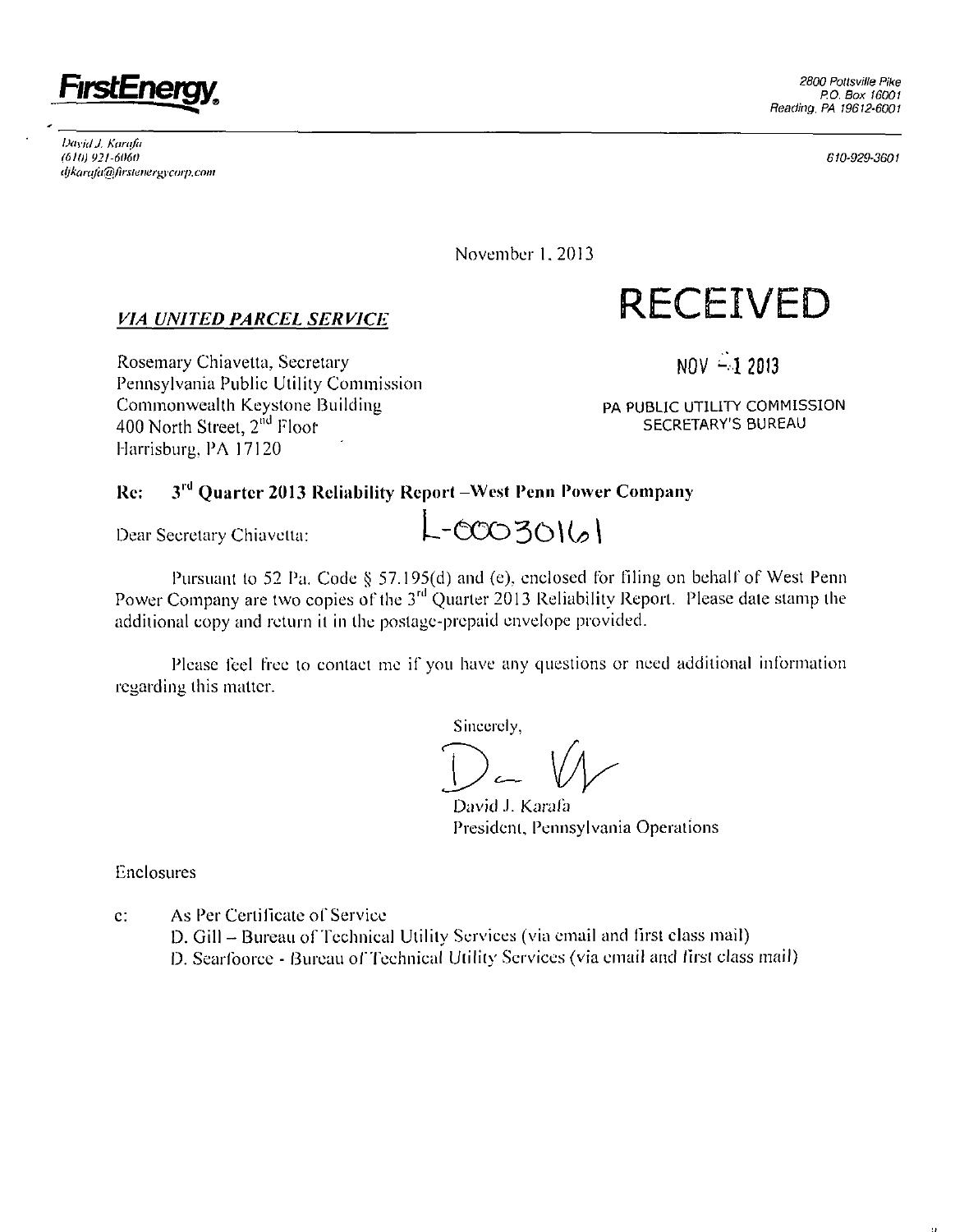



**V-12013**  LITY COMMISSION ARY'S BUREAU

# **2013 3<sup>r</sup> <sup>d</sup> Quarter Reliability Report**

West Penn Power Company

Pursuant to 52 Pa. Code § 57.195(d) and (e)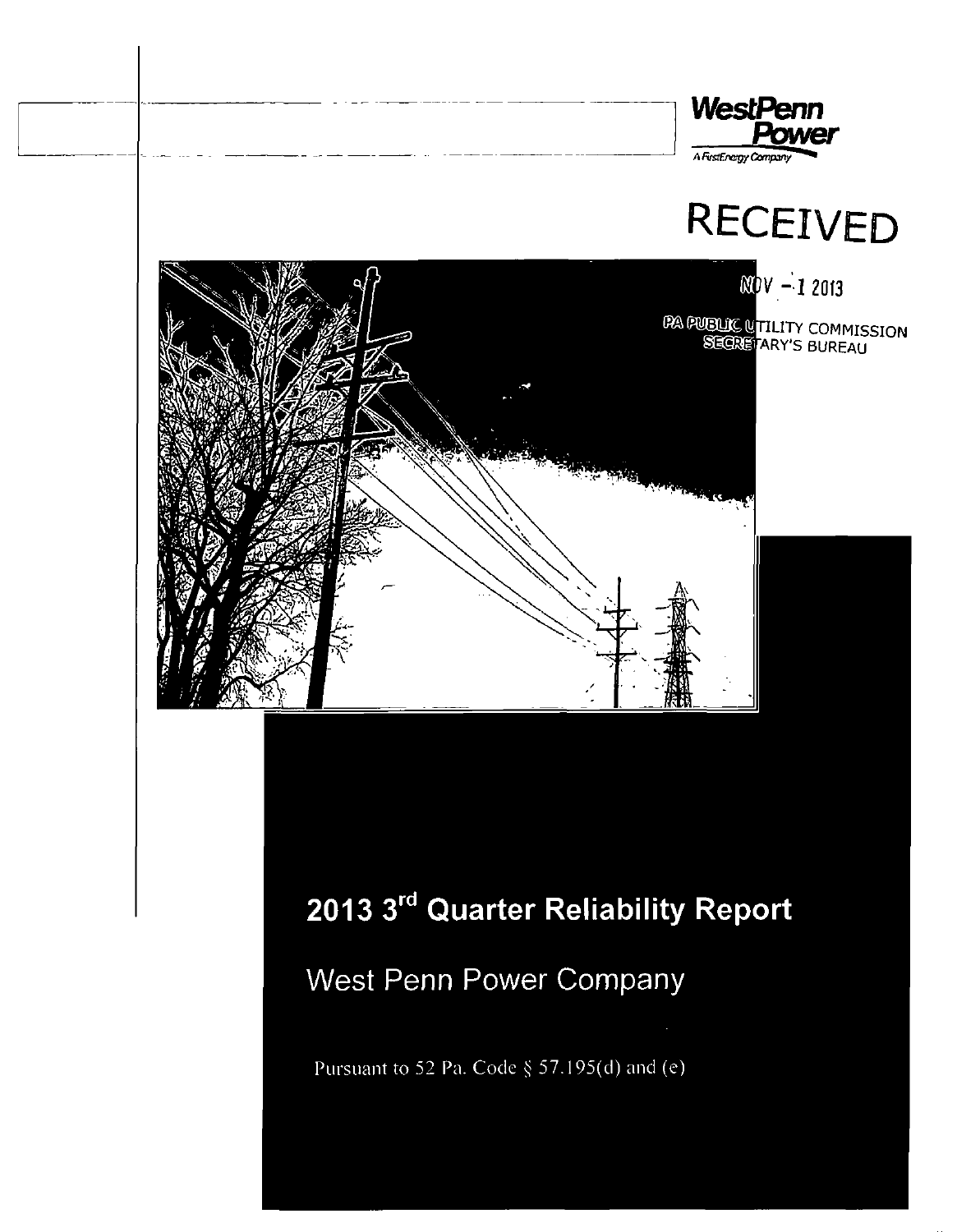## **3 r d Quarter 2013 Reliability Report - West Penn Power Company**

*Section 57.195(e)(1): A description of each major event that occurred during the preceding quarter, including the time and duration of the event, the number of customers affected, the cause of the event and any modified procedures adopted in order to avoid or minimize the impact of similar events in the future'.* 

### *Major Events*

West Penn Power did not experience any major events during the reporting period ending September 30, 2013.

 $^{\circ}$  For purposes of this report, all reliability reporting is based upon the Pennsylvania Public Utility Commission's definitions for momentary outages and major events pursuant to 52 Pa. Code § 57.192.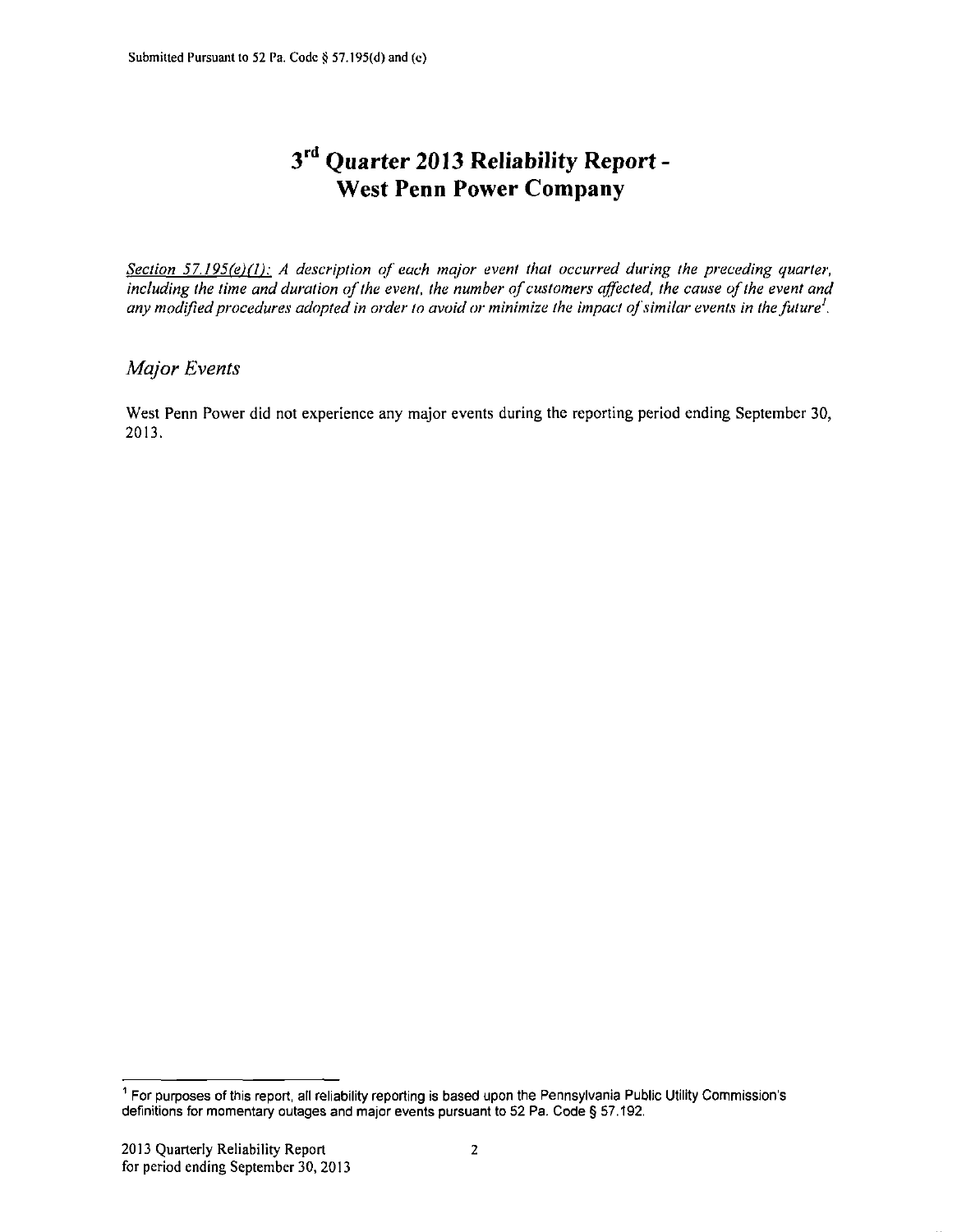*Section 57.195(e)(2): Rolling 12-month reliability index values (SAIFI, CAIDI. SAIDI. and if available MAIFI) for the EDO's service territory for the preceding quarter. The report shall include the data used in calculating the indices, namely the average number of customers served, the number of sustained customer interruptions, the number of customers affected, and the customer minutes of interruption. If MAIFI<sup>2</sup> values are provided, the report shall also include the number of customer momentary interruptions.* 

*Reliability Index Values* 

| 3Q 2013                                            |                  | <b>West Penn Power</b> |                 |  |  |  |
|----------------------------------------------------|------------------|------------------------|-----------------|--|--|--|
| (12-Mo Rolling)                                    | <b>Benchmark</b> | 12-Month<br>Standard   | 12-Month Actual |  |  |  |
| <b>SAIFI</b>                                       | 1.05             | 1.26                   | 1.11            |  |  |  |
| <b>CAIDI</b>                                       | 170              | 204                    | 195             |  |  |  |
| <b>SAIDI</b>                                       | 179              | 257                    | 217             |  |  |  |
| Customers Served <sup>3</sup>                      |                  | 708,478                |                 |  |  |  |
| <b>Number of Sustained</b><br><b>Interruptions</b> |                  | 11,325                 |                 |  |  |  |
| <b>Customers Affected</b>                          | 787,619          |                        |                 |  |  |  |
| <b>Customer Minutes</b>                            | 153,731,701      |                        |                 |  |  |  |

MAIFI values are not available

 $3$  Represents the average number of customers served during the reporting period.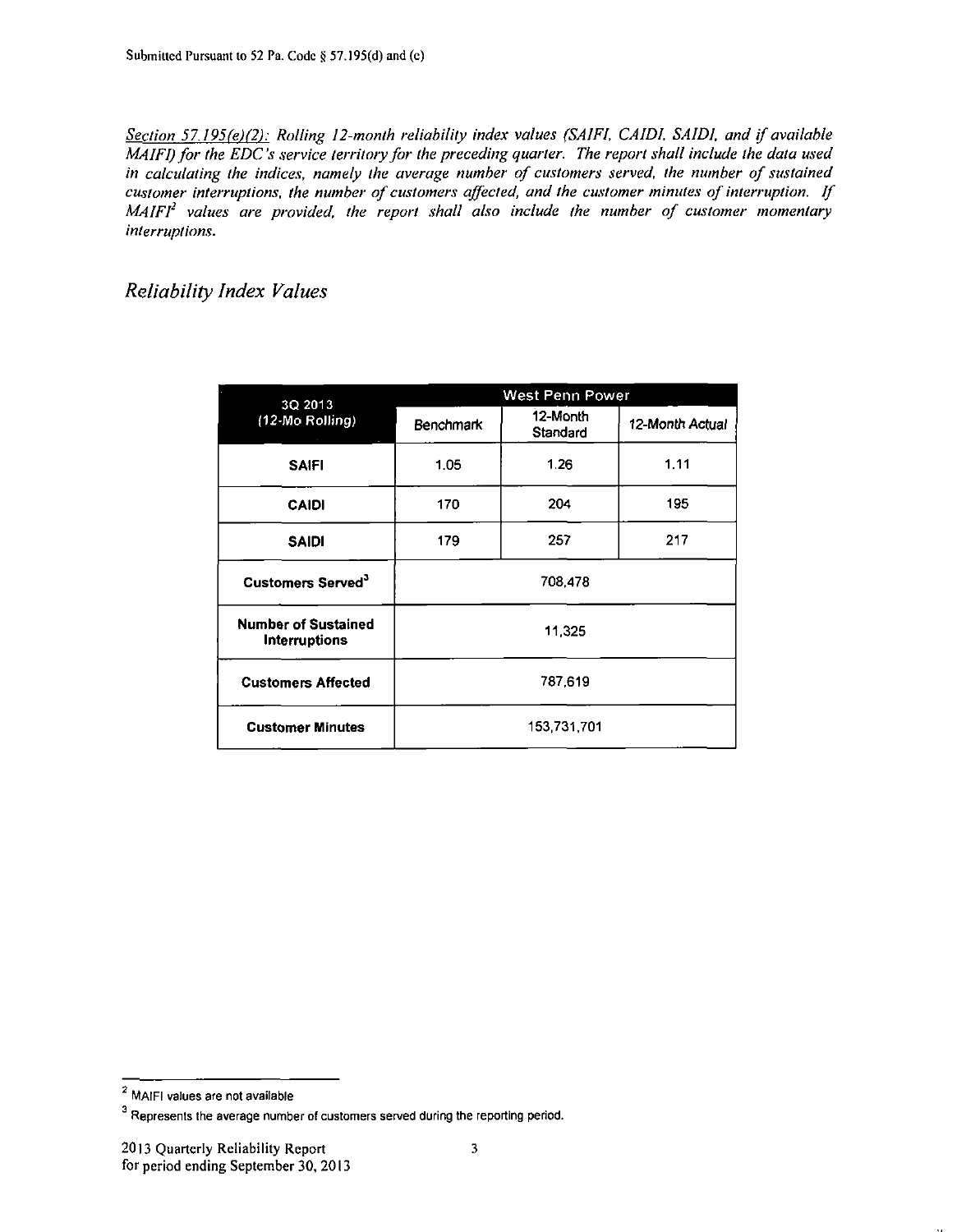*Section 57,195(e)(3): Rolling 12-month reliability index values (SAIFI, CAIDI, SAIDI, and if available, MAIFI)* and other pertinent information such as customers served, number of interruptions, customer *minutes interrupted, number of lockouts, and so forth, for the worst performing 5% of the circuits in the*  system. An explanation of how the EDC defines its worst performing circuits shall be included.

## *Worst Performing Circuits - Reliability Indices*

The methodology used to identify worst performing circuits is based on both System Average Interruption Frequency Index ("SAIFI") and System Average Interruption Duration Index ("SAIDI"). The methodology consists of the following steps:

- 1. For each circuit calculate a circuit SAIFI using only distribution-caused outages.
- 2. Select the worst 20% of circuits based on the highest circuit SAIFI.
- 3. Rank the selected circuits based on SAIDI using only distribution-caused customer minutes.
- 4. Select 5% of the circuits based on the highest customer minutes. These circuits are then identified as the worst performing circuits.

West Penn Power's ranking of the 5% Worst Performing Circuits are provided in Attachment A to this report.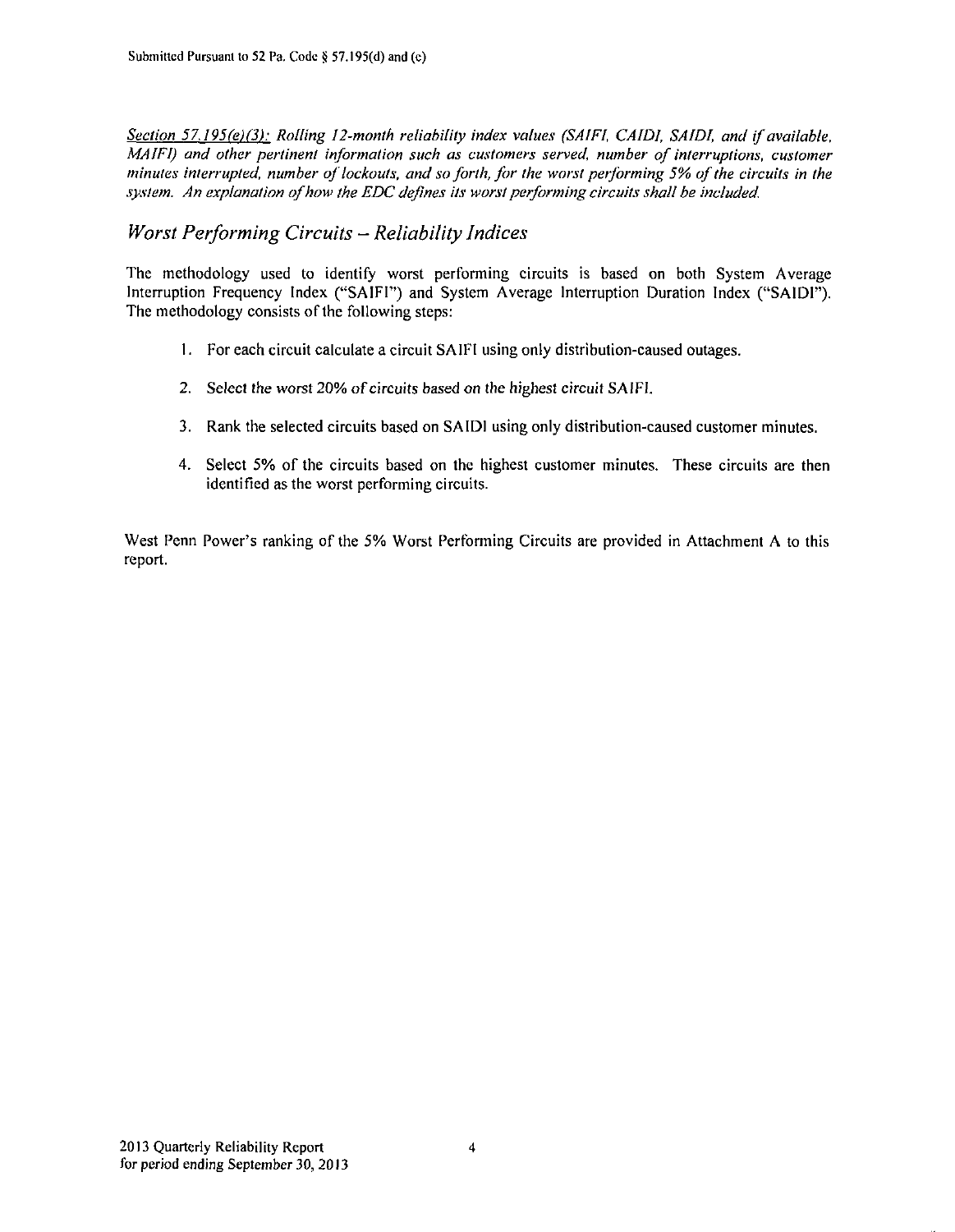*Section 57.195(e)(4): Specific remedial efforts taken and planned for the worst performing 5% of the circuits identified in paragraph (3).* 

*Worst Performing Circuits - Remedial Action* 

West Penn Power's Remedial Actions for its 5% Worst Performing Circuits are provided in Attachment B to this report.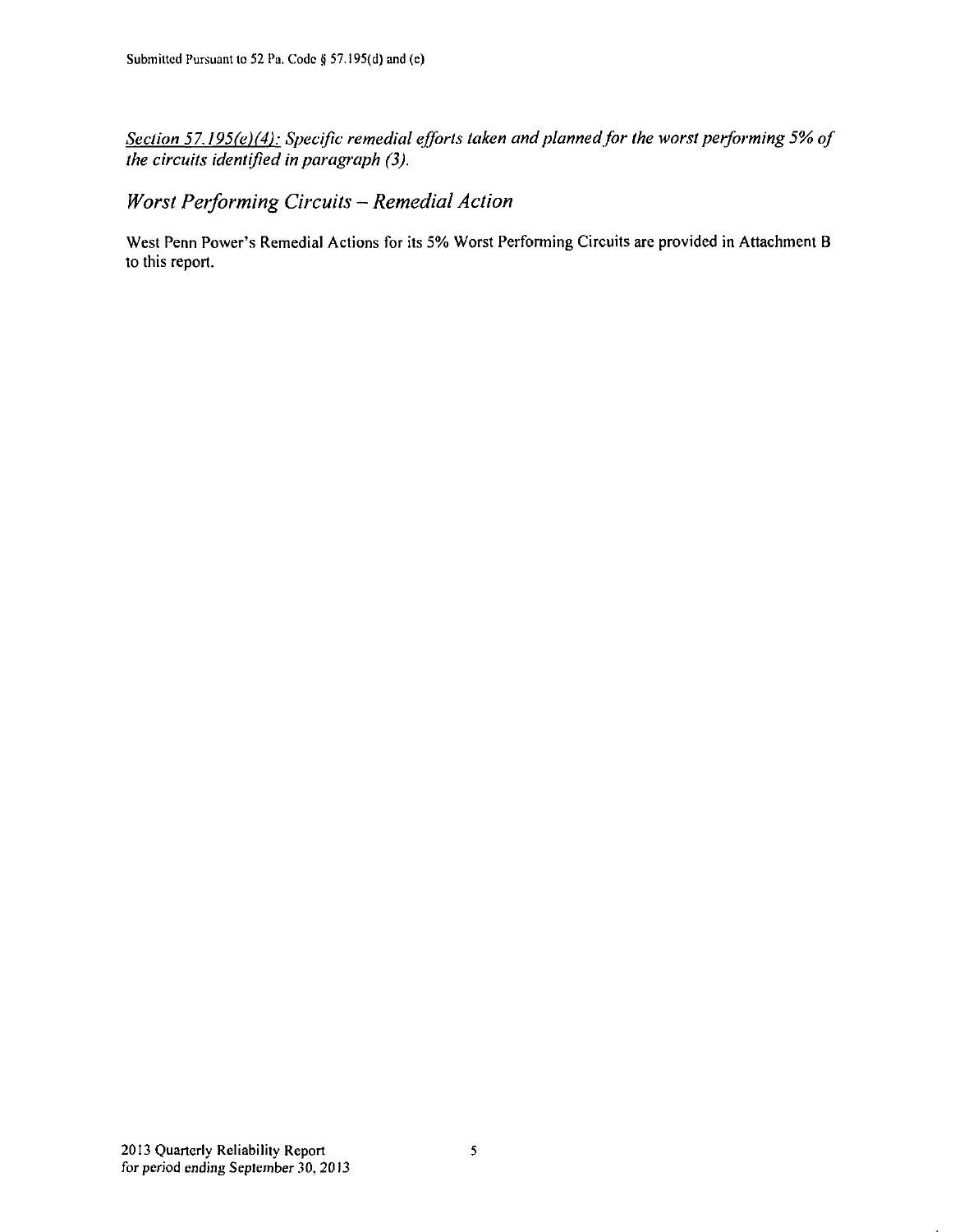*Section 57.195(e)(5): A rolling 12-month breakdown and analysis of outage causes during the preceding quarter, including the number and percentage of service outages, the number of customers interrupted, and customer interruption minutes categorized by outage cause such as equipment failure, animal contact, tree related, and so forth. Proposed solutions to identified service problems shall be reported.* 

#### *Outages by Cause*

## Outages by Cause - West Penn Power<sup>4</sup>

| <b>Outages by Cause</b>      |                 |                           |                        |                |  |  |  |  |
|------------------------------|-----------------|---------------------------|------------------------|----------------|--|--|--|--|
| 3nd Quarter 2013             |                 |                           | <b>West Penn Power</b> |                |  |  |  |  |
| 12-Month Rolling             |                 |                           |                        |                |  |  |  |  |
|                              | <b>Customer</b> | Number of                 | <b>Customers</b>       | % Based on     |  |  |  |  |
| Cause                        | <b>Minutes</b>  | <b>Sustained</b>          | <b>Affected</b>        | Number of      |  |  |  |  |
|                              |                 | Interruptions             |                        | <b>Outages</b> |  |  |  |  |
| <b>EQUIPMENT FAILURE</b>     | 23.079.502      | 2,371                     | 149,320                | 20.94%         |  |  |  |  |
| <b>UNKNOWN</b>               | 16.092.028      | 1,858                     | 99,955                 | 16.41%         |  |  |  |  |
| <b>FORCED OUTAGE</b>         | 9,768,234       | 1,183                     | 144,645                | 10.45%         |  |  |  |  |
| <b>TREES/NOT PREVENTABLE</b> | 27,835,299      | 1,156                     | 69,862                 | 10.21%         |  |  |  |  |
| <b>TREES OFF ROW-TREE</b>    | 33, 157, 420    | 1,117                     | 103,486                | 9.86%          |  |  |  |  |
| <b>ANIMAL</b>                | 2,841,091       | 1061                      | 28.984                 | 9.37%          |  |  |  |  |
| <b>LINE FAILURE</b>          | 17.502,007      | 1,036                     | 72,590                 | 9.15%          |  |  |  |  |
| <b>VEHICLE</b>               | 5,381,292       | 348                       | 42,182                 | 3.07%          |  |  |  |  |
| <b>TREES OFF ROW-LIMB</b>    | 2,746,409       | 197                       | 18,547                 | 1.74%          |  |  |  |  |
| <b>BIRD</b>                  | 537,301         | 195                       | 3,952                  | 1.72%          |  |  |  |  |
| <b>TREES ON ROW</b>          | 3,109,068       | 174                       | 10,940                 | 1.54%          |  |  |  |  |
| <b>LIGHTNING</b>             | 2.796,403       | 135                       | 14,934                 | 1.19%          |  |  |  |  |
| <b>TREES - SEC/SERVICE</b>   | 118,838         | $\overline{123}$          | $\overline{197}$       | 1.09%          |  |  |  |  |
| <b>TREES/PREVENTABLE</b>     | 2,473,210       | 97                        | 2,519                  | 0.86%          |  |  |  |  |
| HUMAN ERROR - NON-COMPANY    | 669,342         | 76                        | 7,851                  | 0.67%          |  |  |  |  |
| <b>WIND</b>                  | 3,167,470       | 61                        | 1,637                  | 0.54%          |  |  |  |  |
| UG DIG-UP                    | 77,219          | $\overline{35}$           | 453                    | 0.31%          |  |  |  |  |
| <b>HUMAN ERROR - COMPANY</b> | 281,279         | $\overline{24}$           | 6,513                  | 0.21%          |  |  |  |  |
| <b>CUSTOMER EQUIPMENT</b>    | 48,762          | $\overline{13}$           | 278                    | 0.11%          |  |  |  |  |
| OBJECT CONTACT WITH LINE     | 98,117          | 13                        | 1,112                  | 0.11%          |  |  |  |  |
| <b>OVERLOAD</b>              | 393,603         | $\overline{11}$           | 2,636                  | 0.10%          |  |  |  |  |
| <b>VANDALISM</b>             | 16,535          | $\overline{11}$           | 70                     | 0.10%          |  |  |  |  |
| <b>FIRE</b>                  | 43,045          | 9                         | 170                    | 0.08%          |  |  |  |  |
| OTHER ELECTRIC UTILITY       | 1,329,191       | 7                         | 3,488                  | 0.06%          |  |  |  |  |
| <b>PREVIOUS LIGHTNING</b>    | 137,787         | 4                         | 798                    | 0.04%          |  |  |  |  |
| OTHER UTILITY-NON ELEC       | 25,253          | 3                         | 306                    | 0.03%          |  |  |  |  |
| <b>SWITCHING ERROR</b>       | 3,316           | $\overline{\overline{3}}$ | 180                    | 0.03%          |  |  |  |  |
| <b>ICE</b>                   | 777             | $\overline{2}$            | 2                      | 0.02%          |  |  |  |  |
| <b>CONTAMINATION</b>         | 1,183           | 1                         | 7                      | 0.01%          |  |  |  |  |
| <b>PLANNED OUTAGE</b>        | 720             |                           | $\overline{5}$         | 0.01%          |  |  |  |  |
| <b>iliotal</b>               | 153,731,701     | [11,325]                  | 787519                 | 100!00%        |  |  |  |  |

<sup>4</sup> ln May 2013, new outage cause codes were added to help better categorize tree related outages. Definitions of these codes are as follows: Trees On ROW - An outage caused by tree that has grown into or contacted a West Penn Power primary within the distribution clearing zone Trees Off ROW-Tree - An outage caused by tree that has fallen into a West Penn Power primary outside the distribution clearing zone Trees Off ROW-Limb - An outage caused by tree limb that has fallen into a West Penn Power primary outside the distribution clearing zone Trees - Sec/Service - An outage caused by tree that has grown into or contacted a West Penn Power secondary or service.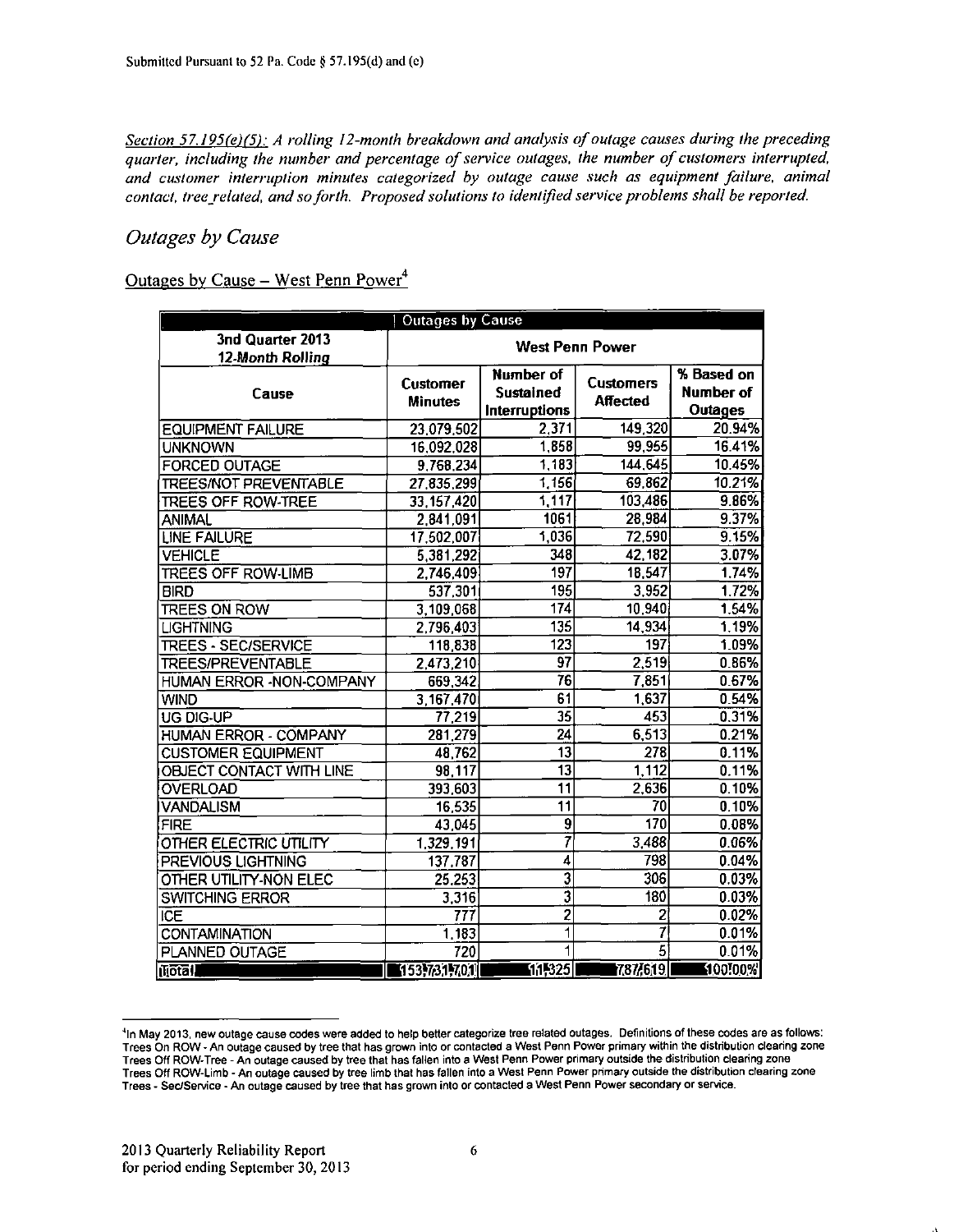#### Proposed Solutions - West Penn Power

#### Equipment Failure

West Penn Power addresses equipment failures using a three-prong approach. The first step is to conduct pole by pole reviews of main line hardware and correct any deficiencies found. The second step is a review of the entire overhead circuit, visiting all locations on a six-year cycle. And the third step is conducting an engineering review and root cause analysis of all distribution circuit lockouts. The number of equipment failures is mitigated through these programs and the follow up corrective actions. In addition, the Engineering Department periodically conducts a multi-operation device review to identify causes and trends of equipment failures and other outage causes. Engineering then plans accordingly to repair or replace facilities.

#### Unknown

There are numerous events, which are typically transient in nature, that result in outages with an unknown cause. Procedures are in place for Field personnel to investigate recurring outages on a specific sectionalizing device. Experience has shown that very few of the outage events classified as unknown are recurrent in nature. West Penn Power also introduced a root cause analysis process for all circuit lockouts that includes field patrols of all unknown outage causes.

#### Trees/Not Preventable/ Trees Off ROW-Tree

West Penn Power's danger tree program consists of removing, or significantly reducing in height, dead, diseased or damaged trees located outside the boundary of the right-of-way that pose a threat to service reliability or the integrity of the line under any weather condition. In 2012, West Penn Power began a program targeting ash trees impacted by the Emerald Ash Borer. This will be an on going effort.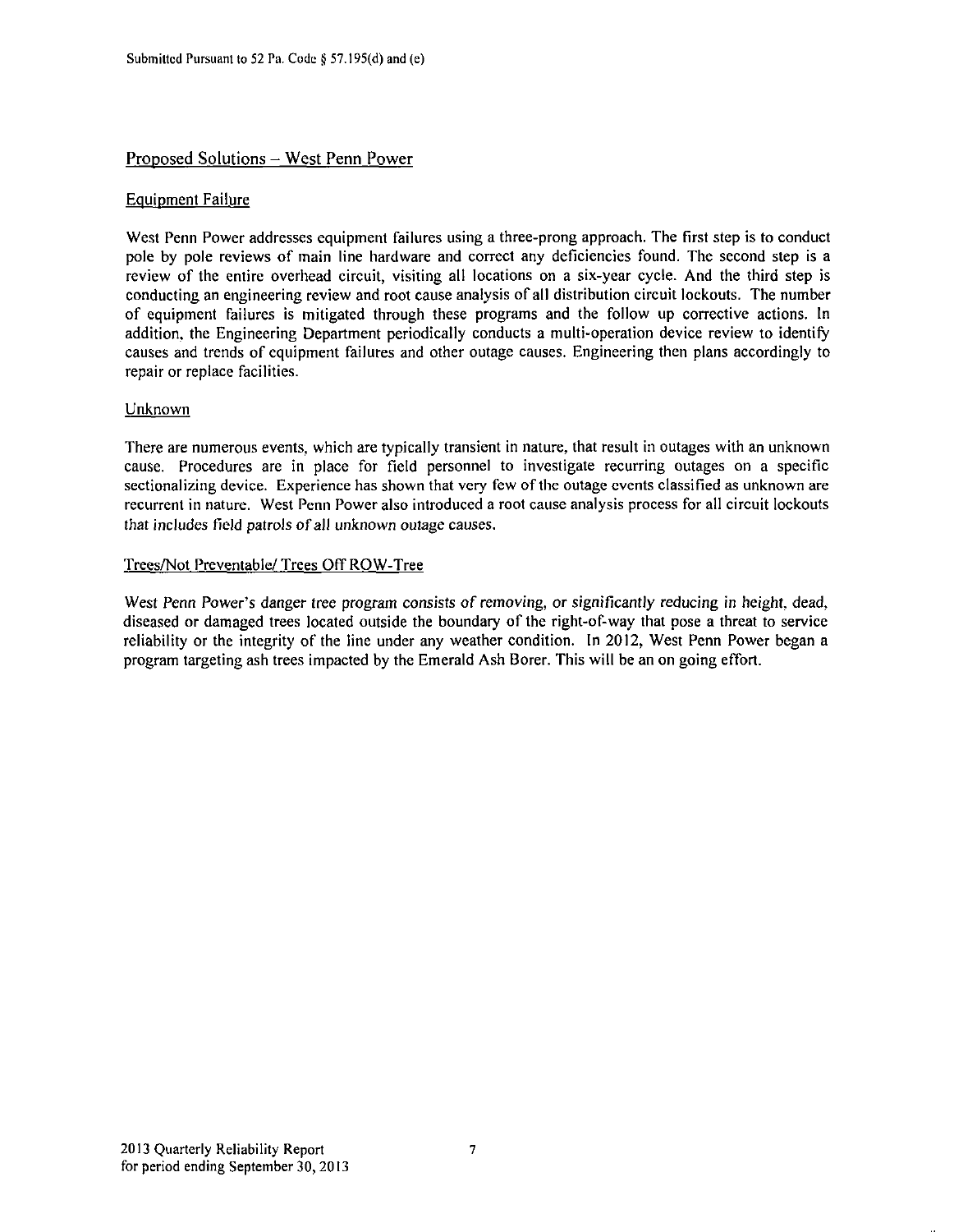*Section 57.195(e)(6): Quarterly and year-to-date information on progress toward meeting transmission and distribution inspection and maintenance goals/objectives (for first, second and third quarter reports only).* 

## *T&D Inspection and Maintenance Programs*

|              |                                           |                                                      | <b>West Penn Power</b> |           |  |
|--------------|-------------------------------------------|------------------------------------------------------|------------------------|-----------|--|
|              | <b>Inspection and Maintenance</b><br>2013 | Planned                                              |                        | Completed |  |
|              |                                           | <b>Annual</b>                                        | 3Q                     | YTD       |  |
| Forestry     | <b>Transmission (Miles)</b>               | 513.30                                               | 77.99                  | 227.65    |  |
|              | Distribution (Miles)                      | 4482                                                 | 676                    | 3,205     |  |
| Transmission | <b>Aerial Patrols</b>                     | $\overline{2}$                                       | 0                      |           |  |
|              | Groundline                                | 0                                                    | 0                      | 0         |  |
|              | General Inspections                       | 5.070                                                | 1.014                  | 3,549     |  |
| Substation   | Transformers                              | 405                                                  | 136                    | $452^5$   |  |
|              | <b>Breakers</b>                           | 210                                                  | 67                     | 306       |  |
|              | <b>Relay Schemes</b>                      | 133                                                  | 21                     | 93        |  |
|              | Capacitors                                | 1.332                                                | ٥                      | 1.332     |  |
| Distribution | Poles                                     | 38.701                                               | 19,680                 | 36.084    |  |
|              | Reclosers                                 | 3.799                                                | 700                    | 3,664     |  |
|              | Radio-Controlled Switches                 | West Penn Power has no radio-controlled<br>switches. |                        |           |  |

General Note:

Unless specified otherwise, all inspections are reported on a unit basis rather than on a location basis.

 $<sup>5</sup>$  The substation transformer statistics were reported incorrectly in the second quarter as 455 completed YTD.</sup>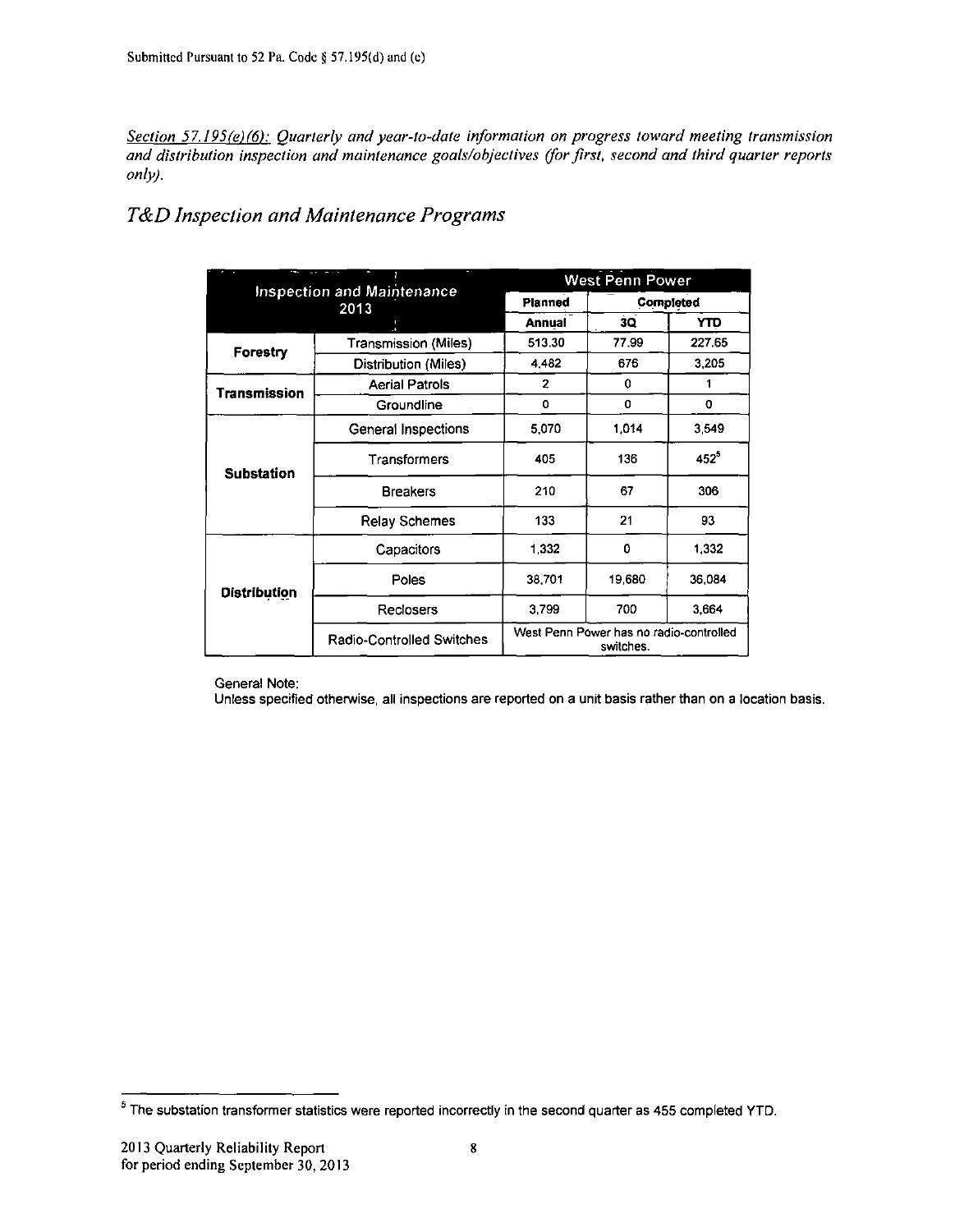*Section 57.195{e){7): Quarterly and year-to-date information on budgeted versus actual transmission and distribution operations and maintenance expenditures in total and detailed by the EDC's own functional account code or FERC account code as available. (For first, second, and third quarter reports only).* 

|                                                                          |                       |                                 |            |                                                                         | West Penn Power |  |  |  |  |  |  |  |  |  |  |
|--------------------------------------------------------------------------|-----------------------|---------------------------------|------------|-------------------------------------------------------------------------|-----------------|--|--|--|--|--|--|--|--|--|--|
|                                                                          |                       | T&D O&M - 3Q/YTD September 2013 |            |                                                                         |                 |  |  |  |  |  |  |  |  |  |  |
| Category                                                                 |                       |                                 |            | Q3 Actuals   Q3 Budget   Q3 YTD Actuals   Q3 YTD Budget   Annual Budget |                 |  |  |  |  |  |  |  |  |  |  |
| <b>Transmission</b>                                                      |                       |                                 |            |                                                                         |                 |  |  |  |  |  |  |  |  |  |  |
| 560 Operation Supervision & Engineering                                  | 45                    | 0                               | 40         | Ω                                                                       |                 |  |  |  |  |  |  |  |  |  |  |
| 561 Load Dispatching                                                     | (1,058,548)           | 728,221                         | 335,846    | 2,276,672                                                               | 2,918,008       |  |  |  |  |  |  |  |  |  |  |
| 562 Station Expenses                                                     | 18,594                | 758,789                         | 224,044    | 2.222,668                                                               | 2,898,094       |  |  |  |  |  |  |  |  |  |  |
| 563 Overhead Lines Expenses                                              | 46,266                | ٥                               | 46,266     | Ω                                                                       |                 |  |  |  |  |  |  |  |  |  |  |
| 565 Transmission of Electricity by Others                                | 6,778,469             | 6,731,619                       | 17,318,150 | 17,574,562                                                              | 24,306,181      |  |  |  |  |  |  |  |  |  |  |
| 566 Miscellaneous Transmission Expenses                                  | 35.485                | 49,066                          | 118,645    | 157,726                                                                 | 194,763         |  |  |  |  |  |  |  |  |  |  |
| 567 Rents                                                                | 9                     | 1,148                           | 10         | 1,574                                                                   | 2,867           |  |  |  |  |  |  |  |  |  |  |
| Maintenance Supervision &<br>568<br>Engineering                          | (431, 342)            | 324,650                         | (29.940)   | 835,891                                                                 | 1,096,662       |  |  |  |  |  |  |  |  |  |  |
| 569 Maintenance of Structures                                            | 8,616                 | 71,835                          | 29,360     | 202,295                                                                 | 275,970         |  |  |  |  |  |  |  |  |  |  |
| 570 Maintenance of Station Equipment                                     | 495,979               | 13,105                          | 988,641    | (30, 366)                                                               | (33, 305)       |  |  |  |  |  |  |  |  |  |  |
| 571 Maintenance of Overhead Lines                                        | 2,223,939             | 218,071                         | 4,890,361  | 650,357                                                                 | 864,563         |  |  |  |  |  |  |  |  |  |  |
| 572 Maintenance of Underground Lines                                     | 4,071                 | 0                               | 11,788     | 0                                                                       |                 |  |  |  |  |  |  |  |  |  |  |
| Market Administration, Monitoring &<br>575<br><b>Compliance Services</b> | 5,182                 | 0                               | 41,215     | 45,000                                                                  | 45,000          |  |  |  |  |  |  |  |  |  |  |
| Transmission Total                                                       | 8,126,765             | 8,896,504                       | 23,974,426 | 23,936,377                                                              | 32,568,804      |  |  |  |  |  |  |  |  |  |  |
| 580 Operation Supervision & Engineering                                  | 45,726                | 33,671                          | 184,405    | 81,300                                                                  | 433,774         |  |  |  |  |  |  |  |  |  |  |
| 581 Load Dispatching                                                     | 289,009               | 369,216                         | 906,382    | 989,584                                                                 | 1,298,802       |  |  |  |  |  |  |  |  |  |  |
| 582 Station Expenses                                                     | 153,798               | 216,223                         | 901,234    | 629,174                                                                 | 821,743         |  |  |  |  |  |  |  |  |  |  |
| 583 Overhead Line Expenses                                               | 547 777               | 90,365                          | 1,273,990  | 261,331                                                                 | 341,463         |  |  |  |  |  |  |  |  |  |  |
| 584 Underground Line Expenses                                            | 295,706               | 249,196                         | 806,150    | 649,406                                                                 | 870,000         |  |  |  |  |  |  |  |  |  |  |
| 586 Meter Expenses                                                       | 225,625               | 237,162                         | 688,881    | 701,152                                                                 | 940,886         |  |  |  |  |  |  |  |  |  |  |
| 588 Miscellaneous Distribution Expenses                                  | 3,051,713             | 1,582,385                       | 7,236,902  | 4,804,864                                                               | 6,848,491       |  |  |  |  |  |  |  |  |  |  |
| Maintenance Supervision &<br>590<br>Engineering                          | 76 199                | 184,663                         | 301,816    | 421,342                                                                 | 554,657         |  |  |  |  |  |  |  |  |  |  |
| 592 Maintenance of Station Equipment                                     | 826.741               | 976,169                         | 2,034,881  | 2,417,067                                                               | 3,195,787       |  |  |  |  |  |  |  |  |  |  |
| 593 Maintenance of Overhead Lines                                        | 4,535,093             | 6,202,345                       | 10,749,992 | 17, 189, 208                                                            | 22,015,105      |  |  |  |  |  |  |  |  |  |  |
| 594 Maintenance of Underground Lines                                     | 207,432               | 171,252                         | 751,468    | 641,166                                                                 | 795,209         |  |  |  |  |  |  |  |  |  |  |
| Maintenance of Street Lighting &<br>596<br><b>Signal Systems</b>         | 208.795               | 104.348                         | 623,725    | 301,756                                                                 | 394,282         |  |  |  |  |  |  |  |  |  |  |
| 597 Maintenance of Meters                                                | 376,620               | 371,483                         | 1,114,804  | 1,070,908                                                               | 1,397,314       |  |  |  |  |  |  |  |  |  |  |
| Maintenance of Miscellaneous<br>598<br><b>Distribution Plant</b>         | 45.967                | 412,310                         | 194,466    | 1,178,967                                                               | 1,596,881       |  |  |  |  |  |  |  |  |  |  |
| <b>Distribution Total</b>                                                | 10,886,199            | 11,200,787                      | 27,769,097 | 31,337,225                                                              | 41,504,393      |  |  |  |  |  |  |  |  |  |  |
| WestIPennIPowerIGrandIT.otal                                             | 19,012,964 20,097,291 |                                 | 51,743,522 | 55,273,603                                                              | 74,073,197      |  |  |  |  |  |  |  |  |  |  |

## *Budgeted vs. Actual T&D Operation & Maintenance Expenditures\*^*

 $<sup>6</sup>$  Budgets are subject to change</sup>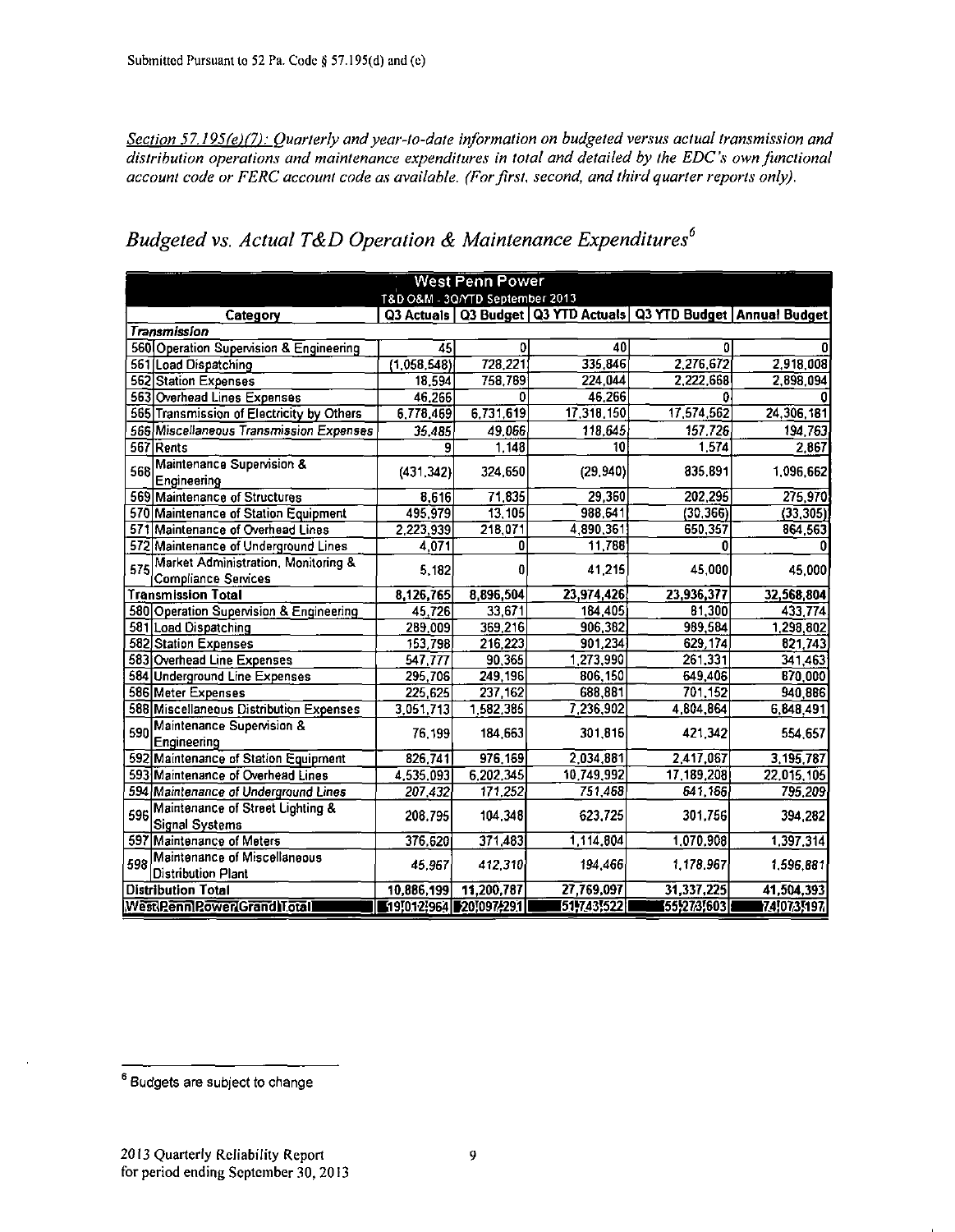*Section 57.195(e)(8): Quarterly and year-to-date information on budgeted versus actual transmission and distribution capital expenditures in total and detailed by the EDC's own functional account code or FERC account code as available. (Forfirst, second and third quarter reports only).* 

| <b>West Penn Power</b><br>T&D Capital - 30 / YTD September 2013 |             |             |                |               |                      |  |  |  |
|-----------------------------------------------------------------|-------------|-------------|----------------|---------------|----------------------|--|--|--|
| Category                                                        | Q3 Actuals  | Q3 Budget   | Q3 YTD Actuals | Q3 YTD Budget | <b>Annual Budget</b> |  |  |  |
| Capacity                                                        | 2,071,502   | 6,039       | 6,804,867      | 5.661,356     | 6,509,414            |  |  |  |
| Condition                                                       | 2,341,152   | 1,619,420   | 5,743,357      | 5.014.043     | 7,358,313            |  |  |  |
| <b>Facilities</b>                                               | 96.463      | 792         | 434,673        | 172,332       | 173,124              |  |  |  |
| Forced                                                          | 9,704,601   | 6.629.945   | 21,438,240     | 19,873,011    | 24,885,963           |  |  |  |
| Meter Related                                                   | 682.515     | 513,002     | 2,361,062      | 1.441.347     | 1,949,692            |  |  |  |
| New Business                                                    | 5 342 153   | 3,867,555   | 16,289,933     | 11, 103, 309  | 14,822,122           |  |  |  |
| ∣Other                                                          | (919, 353)  | 5,300,232   | (58, 077)      | 14,366,575    | 19,375,572           |  |  |  |
| Reliability                                                     | 325,752     | 4,463,067   | 4,479,462      | 11, 107, 532  | 14, 282, 823         |  |  |  |
| Street Light                                                    | 158,244     | 256,875     | 665,121        | 1 059,249     | 1,282,956            |  |  |  |
| Tools & Equipment                                               | 442.187     | 678,535     | 5,595,736      | 3.039.943     | 3,611,308            |  |  |  |
| Vegetation Management                                           | 8.237,206   | 6.244.041   | 27,639,151     | 19,605,594    | 25,987,100           |  |  |  |
| WestPennPower16tal                                              | 30748274221 | 29]579]5041 | [91,393,525]   | [92]444291]   | 120,238,3871         |  |  |  |

*Budgeted vs. Actual T&D Capital Expenditures<sup>7</sup>*

<sup>7</sup> Budgets are subject to change.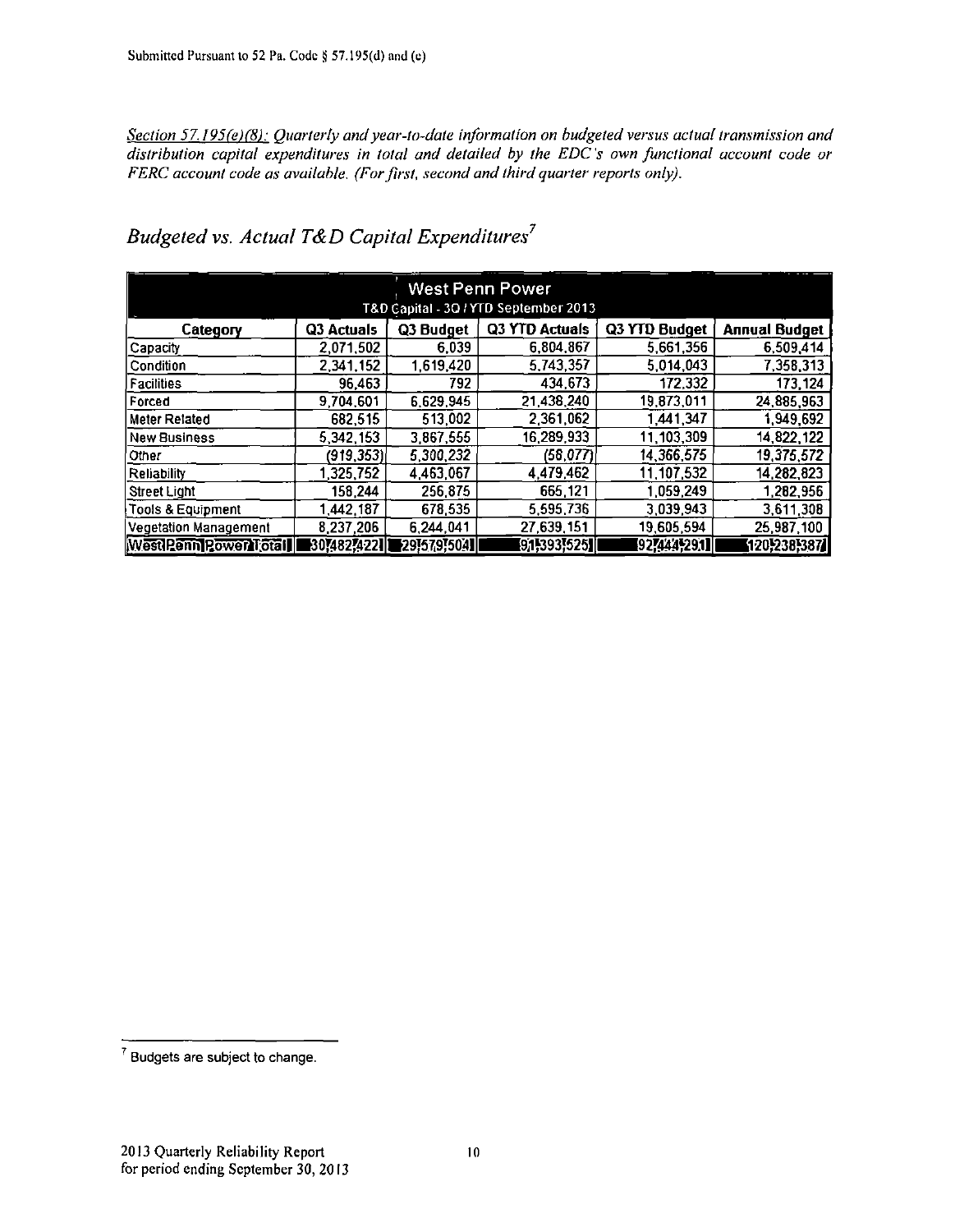*Section 57.195(e)(9): Dedicated staffing levels for transmission and distribution operation and maintenance at the end of the quarter, in total and by specific category (for example, linemen, technician, and electrician).* 

## *Staffing Levels*

 $\ddot{\phantom{a}}$ 

|                   | $\sim$         | West Penn Power 2013 |       |     |           |                 |    |
|-------------------|----------------|----------------------|-------|-----|-----------|-----------------|----|
| <b>Department</b> |                | <b>Staff</b>         |       | 1Q  | <b>2Q</b> | 3Q <sup>8</sup> | 4Q |
| Line              | Leader / Chief |                      |       | 79  | 76        | 78              |    |
|                   | Lineman        |                      |       | 175 | 160       | 155             |    |
| <b>Substation</b> | Leader         |                      |       | 14  | 14        | 14              |    |
|                   | Electrician    |                      |       | 50  | 45        | 42              |    |
|                   |                |                      | Total | 800 | 235       | 289             |    |

<sup>&</sup>lt;sup>8</sup> Through 3Q of 2013, West Penn Power experienced 19 retirements, 8 transfers and 3 resignations.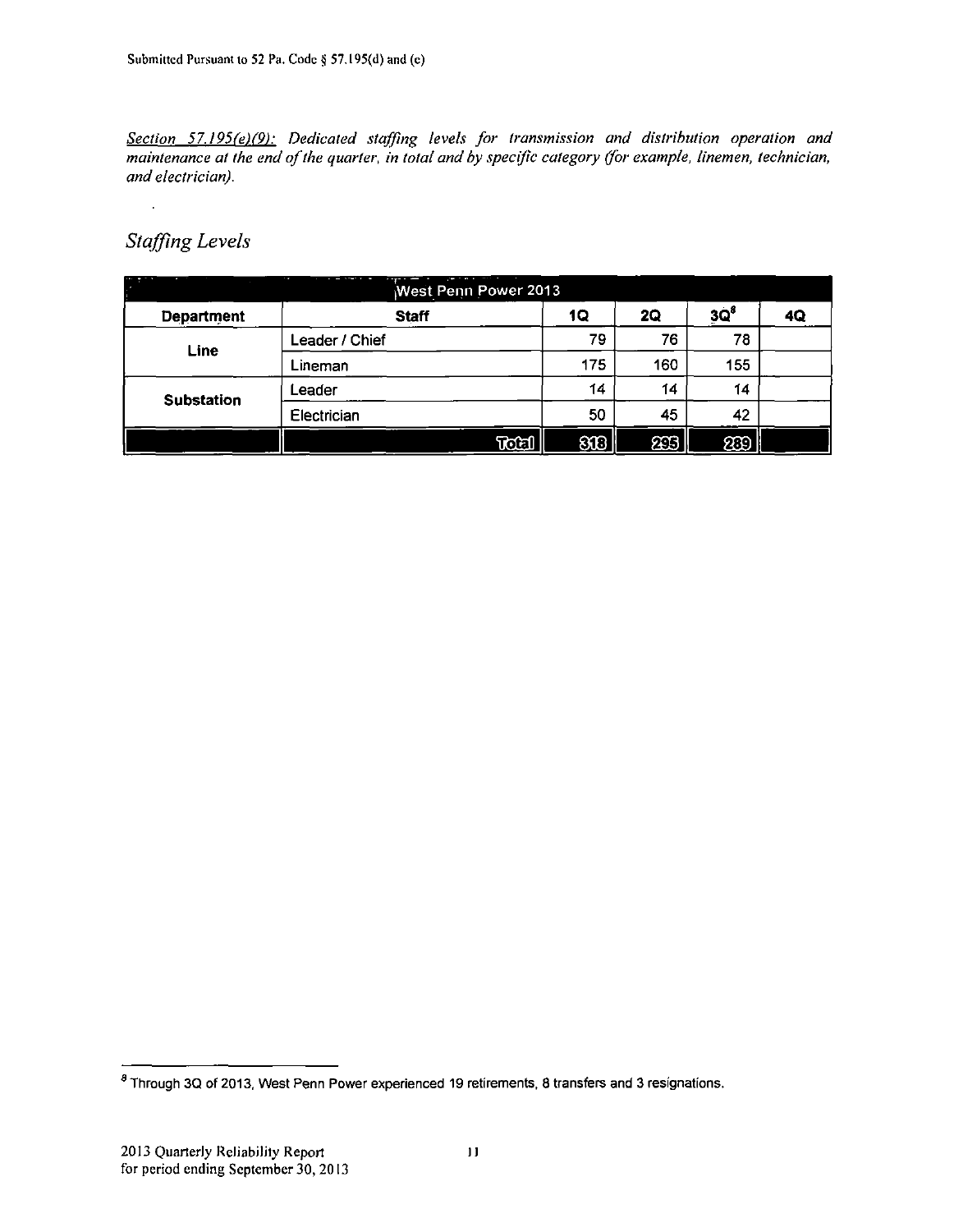**Section 57.195(e)(10):** Quarterly and year-to-date information on contractor hours and dollars for *transmission and distribution operation and maintenance.* 

## *Contractor Expenditures*

 $\ddot{\phantom{a}}$ 

Contractor expenses are billed on a lump sum basis and as such, hourly information is not available.

| ŀ<br>------<br>Contractor Expenditures 2013 (\$) |           |           |           |    |            |  |  |  |
|--------------------------------------------------|-----------|-----------|-----------|----|------------|--|--|--|
|                                                  | 10        | 20        | 3Q        | 40 | Total      |  |  |  |
| <b>West Penn</b><br><b>Power</b>                 | 2,698,887 | 3,019,778 | 4,609,892 |    | 10,328,557 |  |  |  |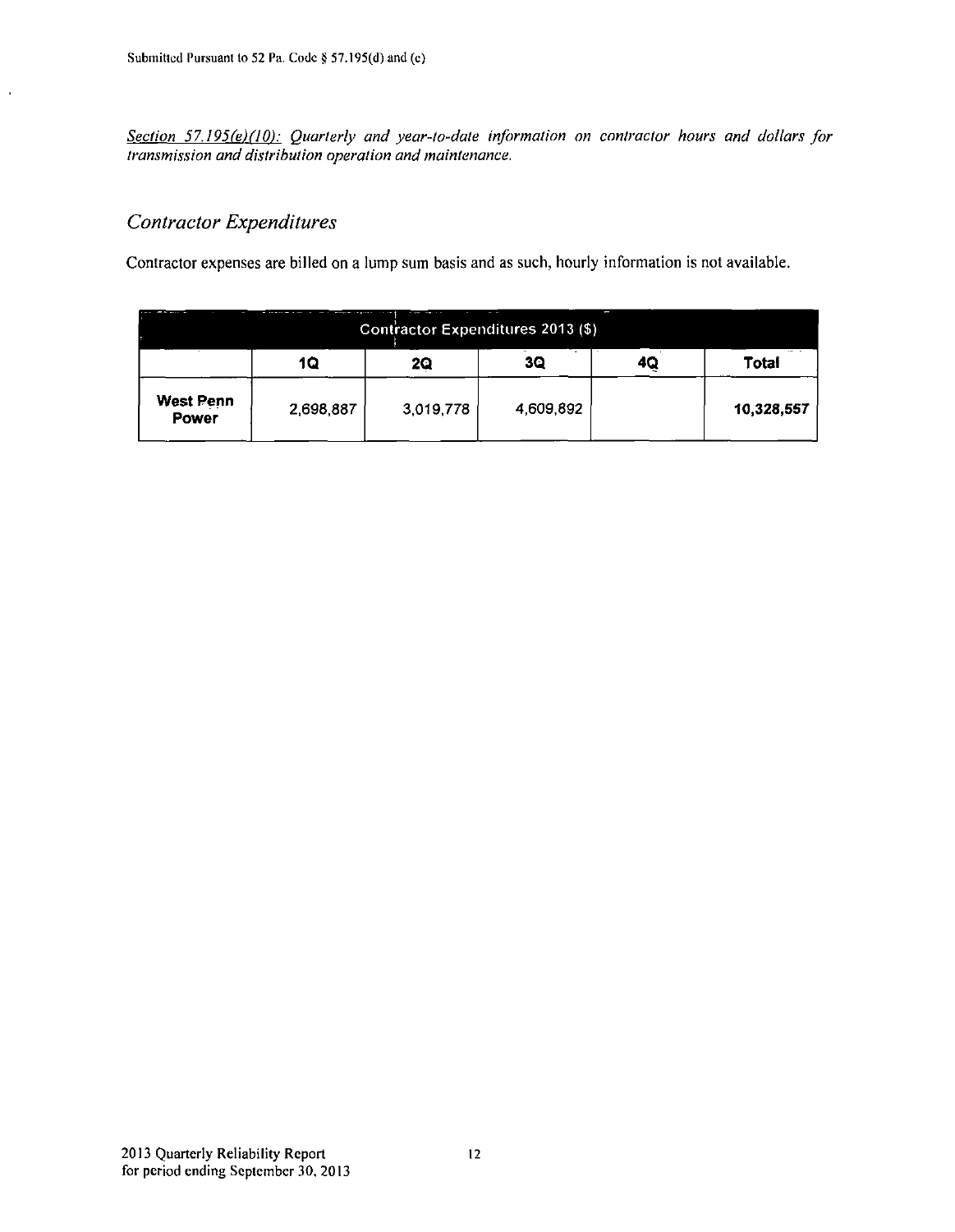*Section 57.l95(e)(l I): Monthly call-out acceptance rate for transmission and distribution maintenance workers presented in terms of both the percentage of accepted calls-out and the amount of time it takes the EDC to obtain the necessary personnel. A brief description of the EDC's call-out procedure should be included when appropriate.* 

### *Call-out Acceptance Rate*

Call-out percentage is defined as the number of positive responses to total calls.

|                  | в.<br>Call-out Acceptance Rate - 2013 |  |  |  |  |  |  |  |
|------------------|---------------------------------------|--|--|--|--|--|--|--|
|                  | <b>West Penn Power</b>                |  |  |  |  |  |  |  |
| <b>January</b>   | 33%                                   |  |  |  |  |  |  |  |
| February         | 29%                                   |  |  |  |  |  |  |  |
| <b>March</b>     | 30%                                   |  |  |  |  |  |  |  |
| <b>April</b>     | 28%                                   |  |  |  |  |  |  |  |
| May              | 24%                                   |  |  |  |  |  |  |  |
| June             | 23%                                   |  |  |  |  |  |  |  |
| July             | 23%                                   |  |  |  |  |  |  |  |
| <b>August</b>    | 23%                                   |  |  |  |  |  |  |  |
| <b>September</b> | 22%                                   |  |  |  |  |  |  |  |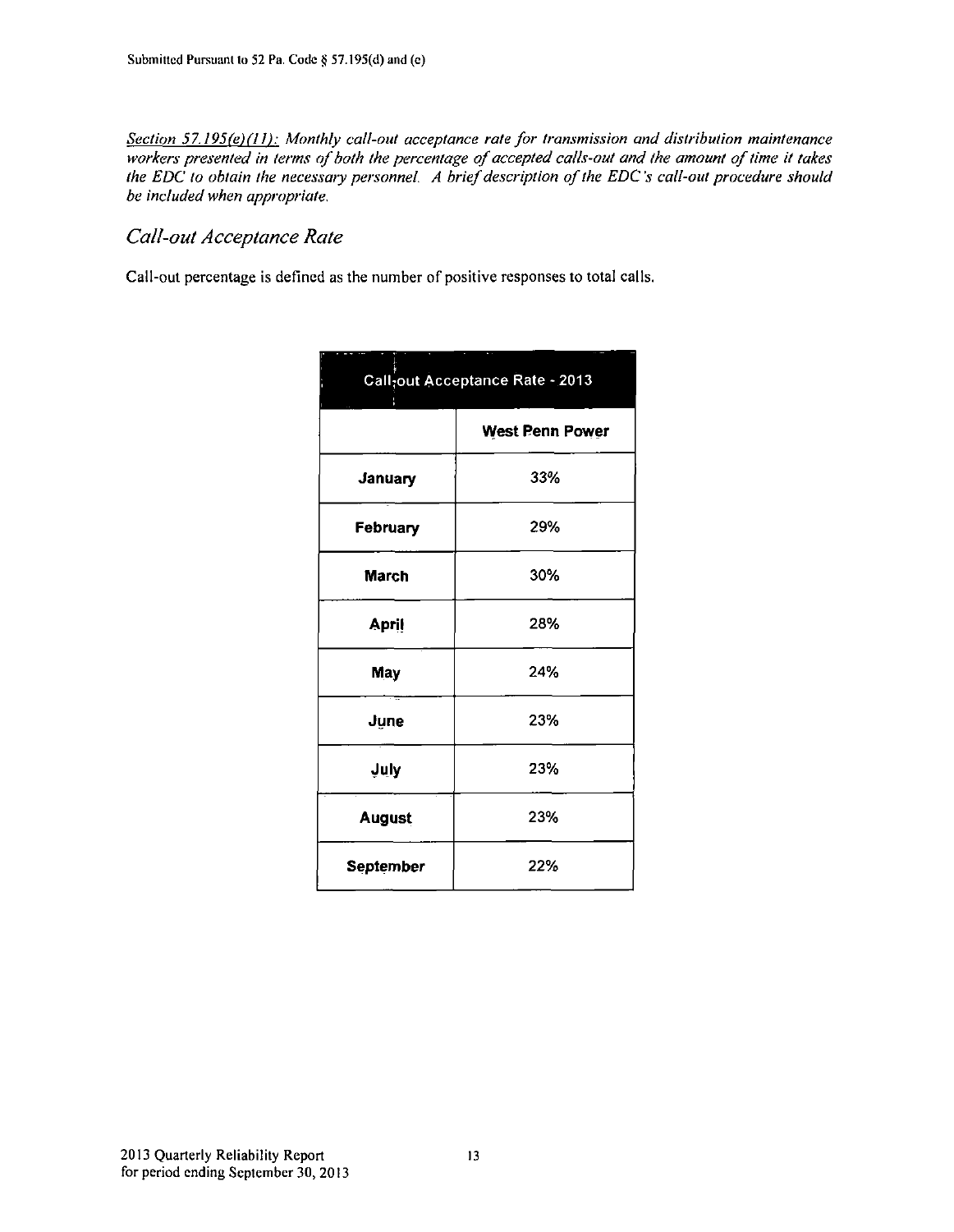## *Call-out Response*

Larger utilities report the amount of time it takes to obtain the necessary personnel during call-outs. West Penn Power has worked with other utilities to ensure consistency in calculating and reporting this data.

|                      | <b>West Penn Power</b>     |                                    |                                  |                                                                                           |                                                                                                  |  |  |  |  |  |  |
|----------------------|----------------------------|------------------------------------|----------------------------------|-------------------------------------------------------------------------------------------|--------------------------------------------------------------------------------------------------|--|--|--|--|--|--|
| 2013                 | <b>Total Call-</b><br>Outs | <b>Workers</b><br><b>Accepting</b> | <b>Elapsed Time</b><br>(Minutes) | <b>Average</b><br><b>Response</b><br><b>Time per Crew</b><br><b>Call-Out</b><br>(Minutes) | Average<br><b>Response</b><br><b>Rate Per</b><br><b>Workers</b><br><b>Accepting</b><br>(Minutes) |  |  |  |  |  |  |
| July                 | 1,131                      | 809                                | 4,735                            | 4.19                                                                                      | 5.85                                                                                             |  |  |  |  |  |  |
| <b>August</b>        | 950                        | 671                                | 3,856                            | 4.06                                                                                      | 5.75                                                                                             |  |  |  |  |  |  |
| <b>September</b>     | 767                        | 558                                | 3,148                            | 4.10                                                                                      | 5.64                                                                                             |  |  |  |  |  |  |
| <b><i>COTOCO</i></b> | 2003                       | 2033                               | <b>MJED</b>                      | 412                                                                                       | 670                                                                                              |  |  |  |  |  |  |

Total Call-outs = I'otal number of incidents

Workers Accepting = Total number of employees accepting work offered

 $E$ lapsed Time = Time of day called minus time of day accepted (expressed in minutes)

Average Response Time Per Crew Call-Out = Elapsed Time divided by Total Call-Outs

Average Response Rate Per Workers Accepting = Elapsed Time divided by Workers Accepting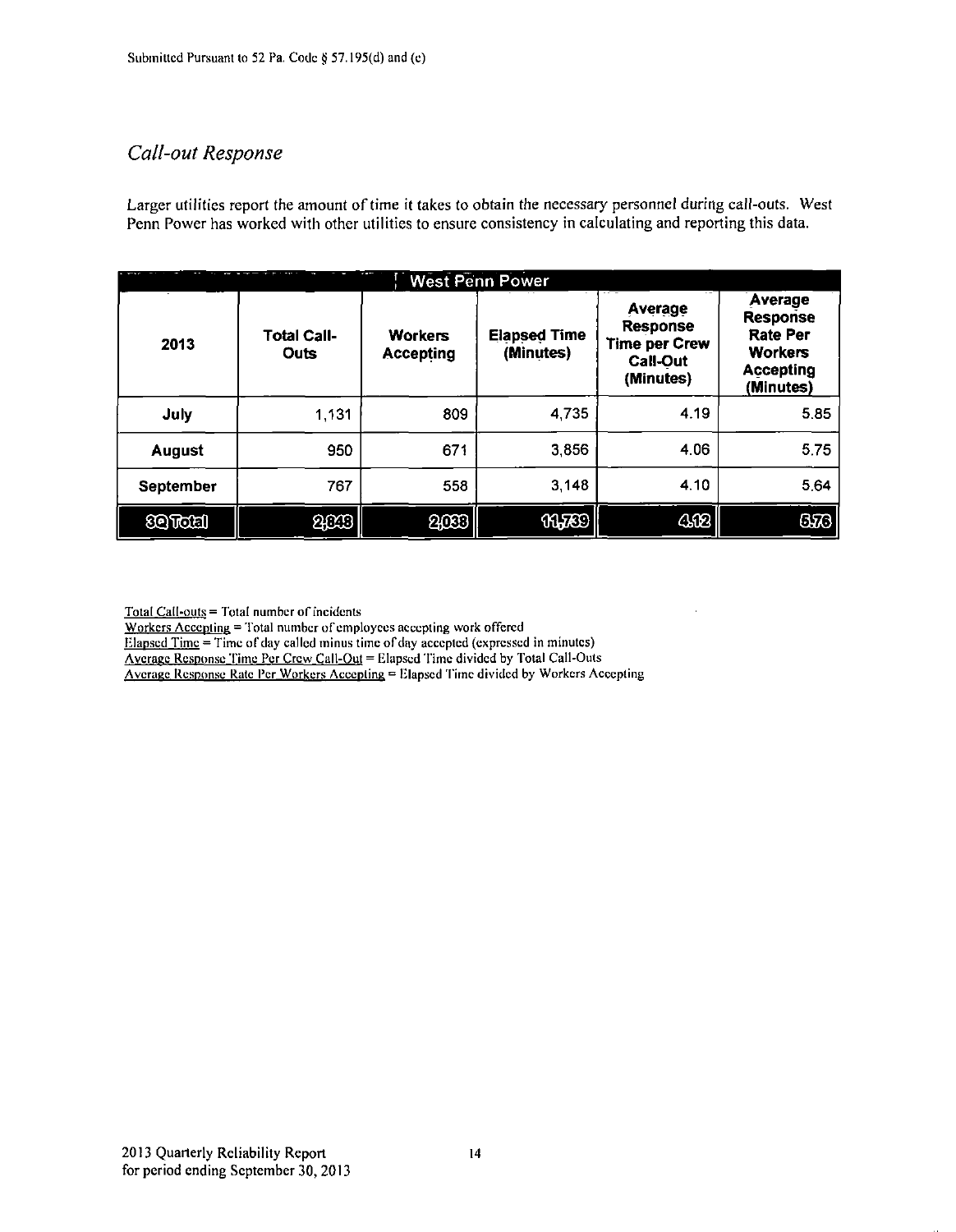# **RECEIVED**

## $NOV -12013$

SECRETARY'S BUREAU

## **ATTACHMENT A**

**Worst Performing Circuits - Reliability Indices**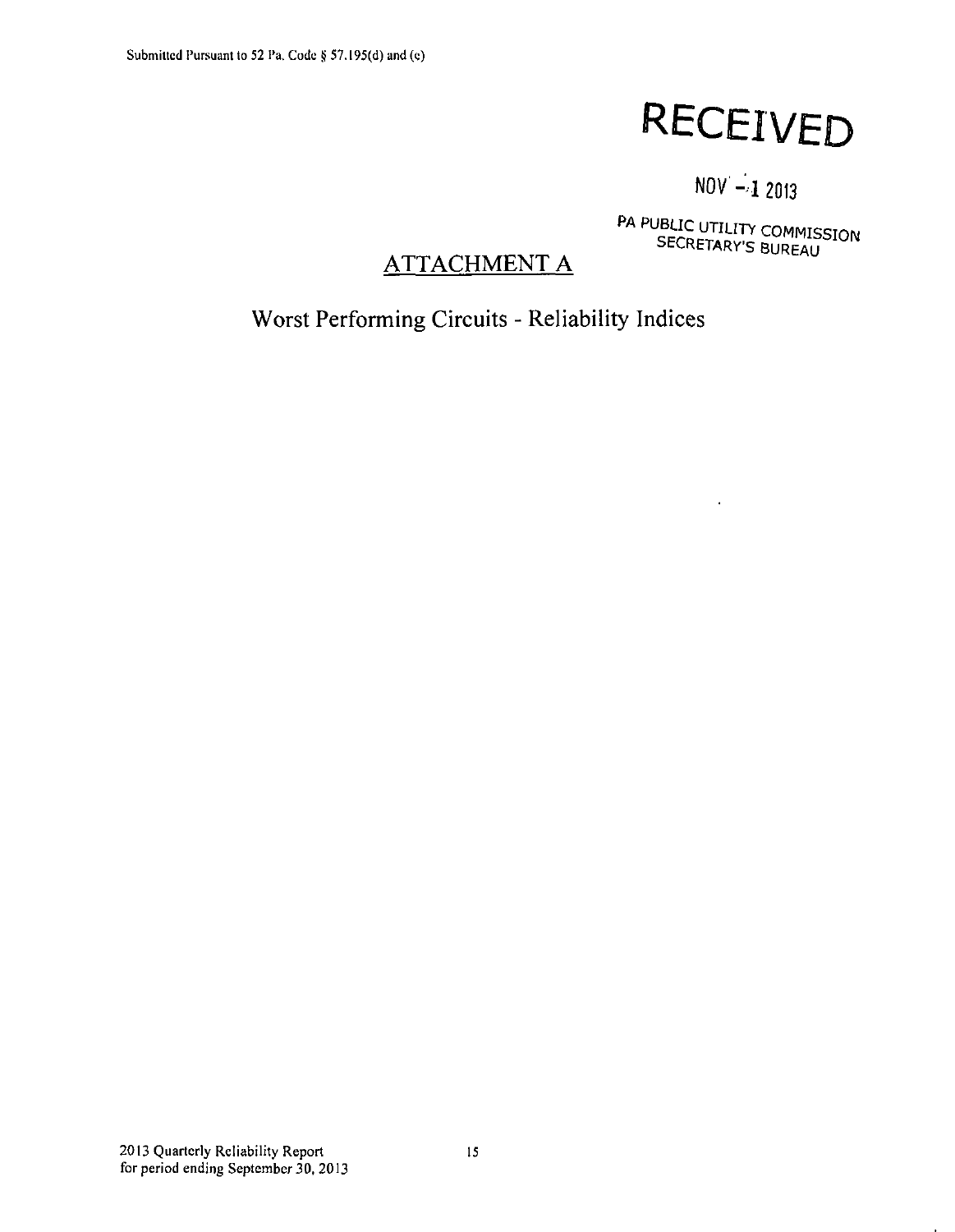| <b>West Penn Power</b> |                        |                     |                    |                             | $\mathcal{L}_{\rm{max}}$ |                      |                                 |                              |              |       |              |       |
|------------------------|------------------------|---------------------|--------------------|-----------------------------|--------------------------|----------------------|---------------------------------|------------------------------|--------------|-------|--------------|-------|
| Circuit Rank           | Substation             | <b>Circuit Desc</b> | <b>UISTRO</b>      | Average<br><b>Customers</b> | <b>Outages</b>           | Lockccas             | <b>Ostomer</b><br><b>Limits</b> | <b>Costomers</b><br>Affected | SAIDI Impact | SAID! | <b>SAIFI</b> | CAIDI |
| $\mathbf 1$            | Saint Thomas           | Ecenville           | Mcconnellsburg     | 1,168                       | 44                       | 1                    | 2,512,132                       | 2,901                        | 3.54         | 2,151 | 2.48         | 866   |
| $\overline{2}$         | Clearville             | Clearville          | Mcconnellsburg     | 622                         | 45                       | 1.                   | 1,839,006                       | 993                          | 2.59         | 2,957 | 1.60         | 1,852 |
| 3.                     | North Fayette          | Beechcliff          | Mcdonald           | 2,172                       | 19                       | O                    | 1,611,059                       | 4,001                        | 2.27         | 742   | 1.84         | 403   |
| 4                      | Whitetail              | Resorts             | Mcconnellsburg     | 394                         | 13                       | 1                    | 1,606,620                       | 780                          | 2.27         | 4,078 | 1.98         | 2,060 |
| 5                      | Houston                | Canonsburg          | Washington         | 1,949                       | 12                       | $\mathbf{z}$         | 1,521,990                       | 4,261                        | 2.15         | 781   | 2.19         | 357   |
| 6                      | Houston                | Mogovern            | <b>Washington</b>  | 1.508                       | 36                       | 1                    | 1,468,850                       | 3,041                        | 2.07         | 974   | 2.02         | 483   |
| 7                      | Vanceville             | Vanceville          | Charleroi          | 1,372                       | 51                       | D.                   | 1,323,715                       | 2,827                        | 1.87         | 965   | 2.06         | 468   |
| 8                      | <b>Henry Clay</b>      | Markleysburg        | Uniontown          | 1.084                       | 38                       | 1                    | 1,226,601                       | 5,187                        | 1.73         | 1,132 | 4.79         | 236   |
| 9                      | Amity                  | Banetown            | <b>Washington</b>  | 1,438                       | 47                       | D                    | 1,194,381                       | 2,194                        | 1.68         | 831   | 1.53         | 544   |
| 10                     | Piney Fork             | Gdl.al              | Charleroi          | 2,040                       | 34                       | 1                    | 1,149,858                       | 7,844                        | 1.62         | 564   | 3.85         | 147   |
| 11                     | Necessity              | Gibbon Glade        | Uniontown          | 495                         | 25                       | 0                    | 1,149,140                       | 1,146                        | 1.62         | 2,321 | 2.32         | 1.003 |
| 12                     | <b>Butler</b>          | Penn <sub>St</sub>  | <b>Butler</b>      | 2,687                       | 34                       | $\overline{2}$       | 1,140,121                       | 6,929                        | 1.61         | 424   | 2.58         | 165   |
| 13                     | <b>Dutch Fork</b>      | Claysville          | <b>V</b> ashington | 1,611                       | 58                       | 1                    | 1,122,522                       | 3,718                        | 1.58         | 697   | 2.31         | 302   |
| 14                     | Waterville             | Waterville          | State College      | 355                         | 16                       | 1                    | 1,122,414                       | 1,450                        | 1.58         | 3.162 | 4.08         | 774   |
| 15                     | Mercersburg            | Cove Gap            | Mcconnellsburg     | 883                         | 29                       | $\overline{2}$       | 1,107,881                       | 2,315                        | 1.56         | 1,255 | 2.62         | 479   |
| 16                     | <b>Dutch Fork</b>      | W Alexander         | <b>Yvashington</b> | 1.120                       | 41                       | 1                    | 1,090,586                       | 2,602                        | 1.54         | 974   | 2.32         | 419   |
| 17                     | Rutan                  | Vendridge           | Jefferson          | 1.168                       | 58                       | o                    | 1,081,113                       | 2,310                        | 1.52         | 926   | 1.98         | 468   |
| 18                     | Harwick                | Harmar              | Arnold             | 953                         | 17                       | 1                    | 985.013                         | 3,147                        | 1.39         | 1,034 | 3.30         | 313   |
| 19                     | White Valley           | Borlands Rd         | Jeannette          | 1,361                       | 22                       | $\blacktriangleleft$ | 972,285                         | 2,749                        | 1.37         | 714   | 2.02         | 354   |
| 20                     | New Bethlehem          | Clarion Rd          | Clarion            | 1,409                       | 25                       | $\mathbf{z}$         | 924.180                         | 4,187                        | 1.30         | 656   | 2.97         | 221   |
| 21                     | Franklin               | Bouth Waynesburg    | Jefferson          | 2,118                       | 34                       | o                    | 898.556                         | 2,911                        | 1.27         | 424   | 1.37         | 309   |
| 22                     | <b>Shaffers Corner</b> | Seventh St Rd       | Arneld             | 2,095                       | 31                       | $\overline{2}$       | 866,763                         | 5,549                        | 1.22         | 414   | 2.65         | 156   |
| 23                     | Necessity              | Ohnoyle             | Uniontown          | 849                         | 39                       | 0                    | 809.021                         | 1,569                        | 1.14         | 953   | 1.85         | 516   |
| 24                     | Saint Thomas           | <b>Lemasters</b>    | Mcconnellsburg     | 382                         | 24                       | $\mathbf{1}$         | 805.708                         | 641                          | 1.14         | 2,109 | 1.68         | 1,257 |
| 25                     | Saltsburg              | Saltsburg           | Arnold             | 1,424                       | 40                       | $\overline{z}$       | 803,414                         | 3,661                        | 1.13         | 564   | 2.57         | 219   |
| 26                     | Karns City             | Kaylor              | <b>Butler</b>      | 1,188                       | 28                       | $\mathbf 1$          | 790,781                         | 2,725                        | 1.12         | 666   | 2.29         | 290   |
| 27                     | South Union            | York Run            | Uniontown          | 1,482                       | 22                       | D                    | 774.051                         | 2,302                        | 1.09         | 522   | 1.55         | 336   |
| 28                     | Linden-Wash            | Wytand die          | Washington         | 895                         | 38                       | 0                    | 769.227                         | 1,321                        | 1.08         | 859   | 1.48         | 582   |
| 29                     | St. Clair              | Lesnett             | Boyce              | 1,632                       | 17                       | 1                    | 766,291                         | 2,394                        | 1.08         | 470   | 1.47         | 320   |
| 30                     | Robbins                | Greenock            | Jeannette          | 1,337                       | 10                       | 1                    | 746,785                         | 1,818                        | 1.05         | 559   | 1.36         | 411   |

E,

 $\sim$   $-$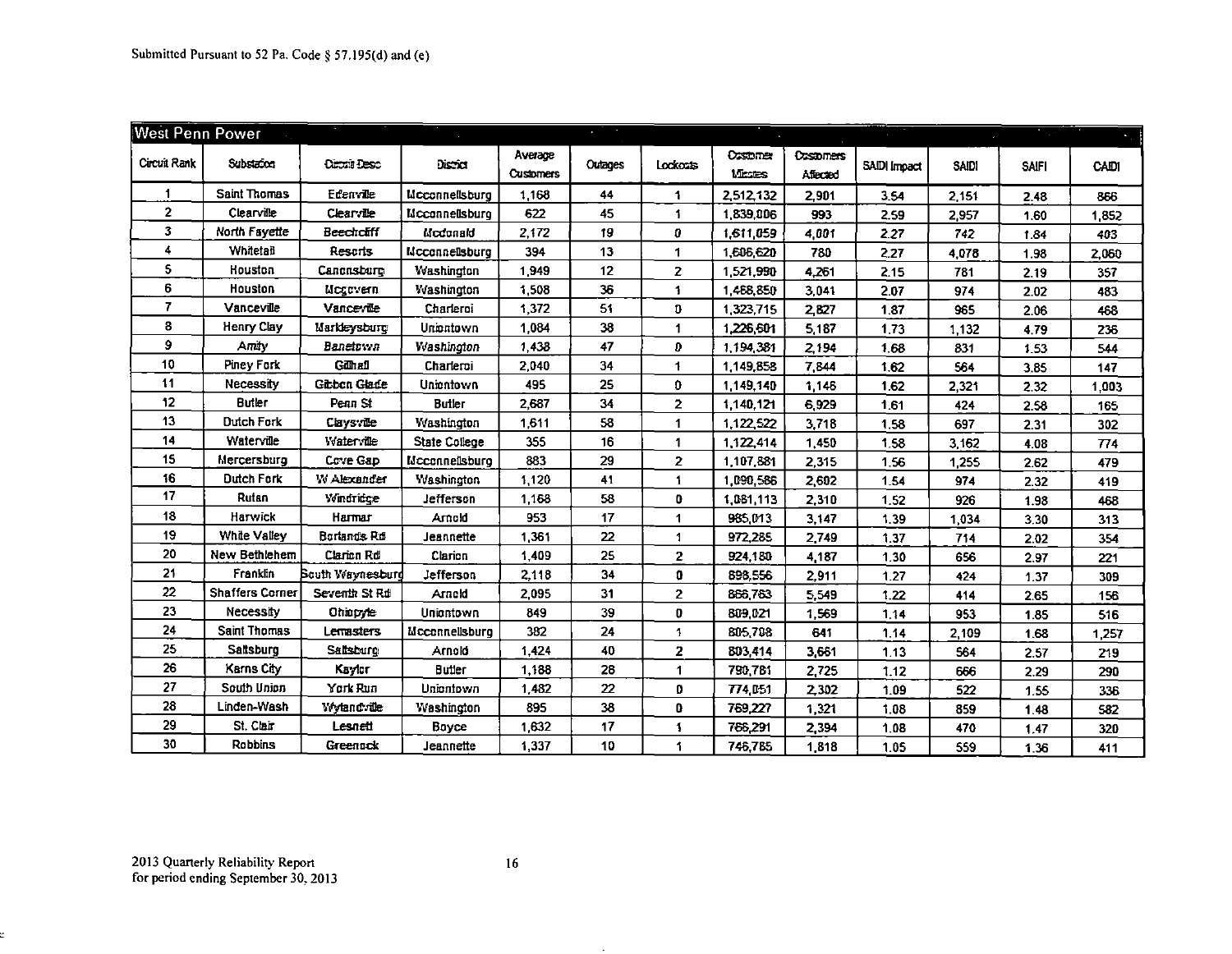| <b>West Penn Power</b> |              | <b>STATISTICS</b> | -             | .                    |         |          |                     |                              |              |              | $\sim 100$ km s $^{-1}$<br>$\mathcal{L} = \mathcal{L}$ |       |
|------------------------|--------------|-------------------|---------------|----------------------|---------|----------|---------------------|------------------------------|--------------|--------------|--------------------------------------------------------|-------|
| Crozzi Rank            | Substation   | Circuit Desc      | District      | Average<br>Castomers | Cutages | Lockouts | Customer<br>Minutes | <b>Customers</b><br>Affected | SAIDI Impact | <b>SAIDI</b> | <b>SAFT</b>                                            | CAIDI |
| 31                     | Eastgate     | <b>Brooklane</b>  | Jeannette     | 2,348                | 19      | 0        | 719.641             | 4,286                        | 1.01         | 306          | 1.83                                                   | 168   |
| 32                     | Fountaindale | Carroll Valley    | Waynesboro    | 1.221                | 49      |          | 676.291             | 3,451                        | 0.95         | 554          | 2.83                                                   | 196   |
| 33                     | Sewickley    | Adamsburg         | Jeannette     | 1.371                | 26      | 4        | 674.779             | 6.265                        | 0.95         | 492          | 4.57                                                   | 108   |
| 34                     | Kittanning   | Cadogan           | Kittanning    | 980                  | 19      |          | 667.963             | 3,193                        | 0.94         | 582          | 3.26                                                   | 209   |
| 35                     | Gordon       | Wolfdale          | Washington    | 1.925                | 43      | 0        | 627.880             | 3,138                        | 0.89         | 326          | 1.63                                                   | 200   |
| 36                     | Roundhill    | Roundhill         | Charlerci     | 956                  | 47      | 2        | 613.386             | 5.382                        | 0.87         | 642          | 5.63                                                   | 114   |
| 37                     | Rutan        | <b>Bristoria</b>  | Jefferson     | <b>216</b>           | 42      | 0        | 606,561             | .842                         | 0.86         | 499          | 1.51                                                   | 329   |
| 38                     | Smith        | Florence          | Medenald      | 595                  | 42      |          | 581.941             | 2.338                        | 0.82         | 837          | 3.36                                                   | 249   |
| 39                     | Herman       | Herman            | <b>Butler</b> | 776                  | 30      | 0        | 581.439             | 2,367                        | 0.82         | 749          | 3.05                                                   | 246   |
| 40                     | North Union  | Gallatin          | Uniontown     | 2,675                | 17      |          | 560,979             | 5,068                        | 0.79         | 210          | 1.89                                                   | 111   |

General Note: MAIFI values are not available

s.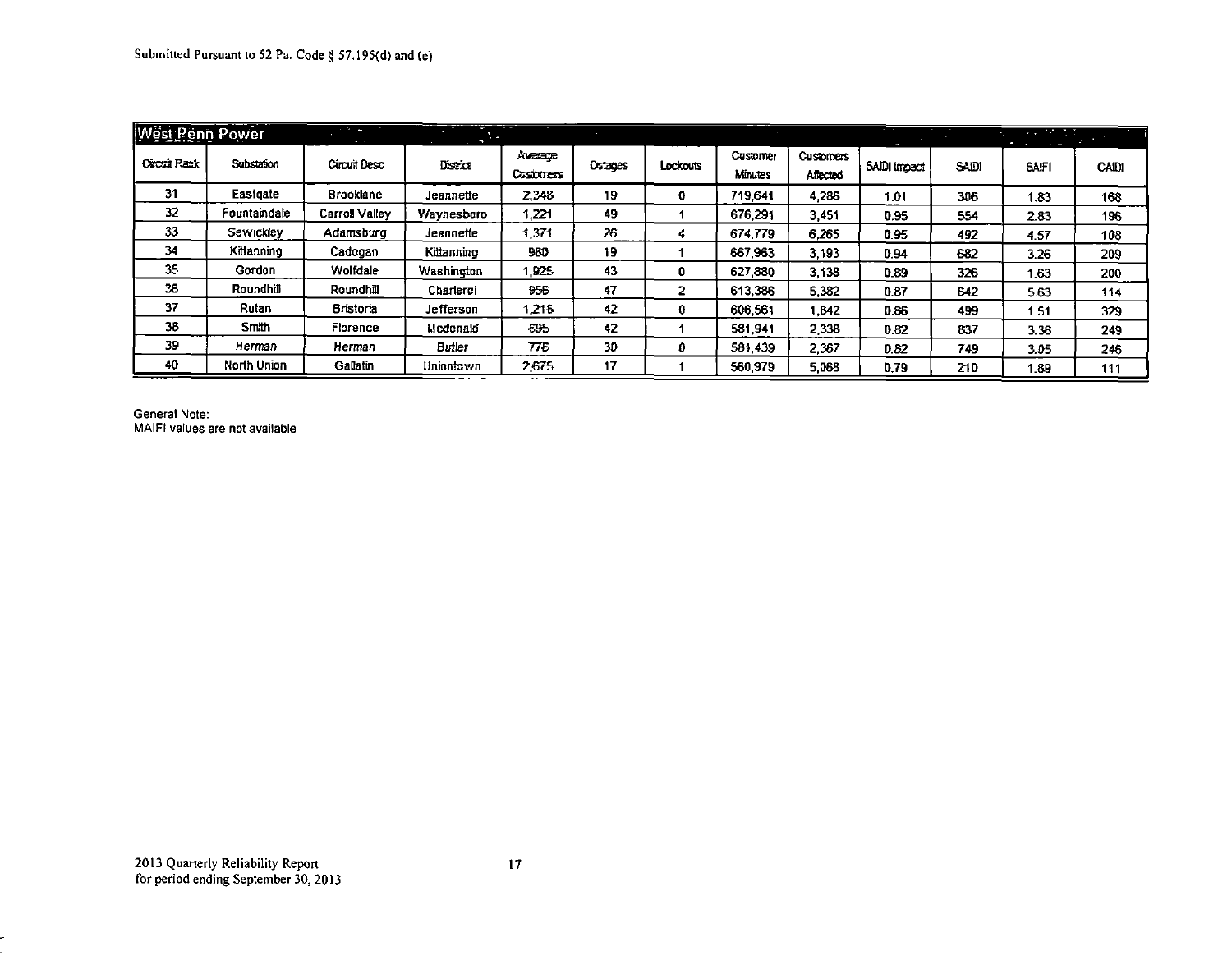$\Delta \phi$ 

# **RECEIVED**

## $NOV = 1.2013$

PA PUBLIC UTILITY COMMISSION SECRETARY'S BUREAU

## **ATTACHMENT B**

**Worst Performing Circuits - Remedial Actions** 

 $\ddot{\phantom{a}}$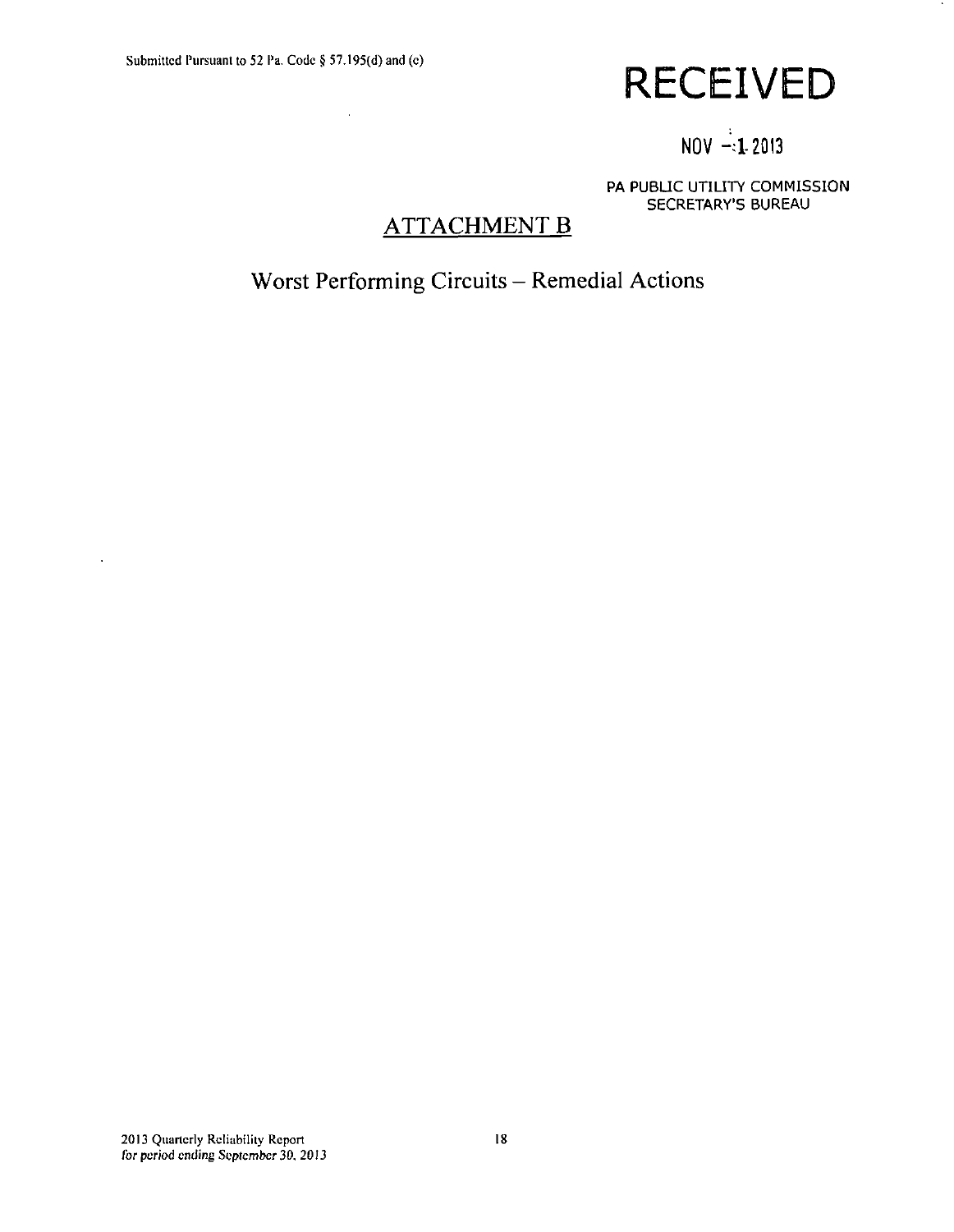|      | West Penn Power      |                   |                                                                                                                                                                          | (5) 同意の (5)                       |                                        |  |  |  |  |
|------|----------------------|-------------------|--------------------------------------------------------------------------------------------------------------------------------------------------------------------------|-----------------------------------|----------------------------------------|--|--|--|--|
| Rank | <b>Substation</b>    | Circuit           | Remedial Actions Planned or Taken                                                                                                                                        | <b>Status of Remedial</b><br>Work | Date Remedial<br><b>Work Completed</b> |  |  |  |  |
|      | <b>SAINT THOMAS</b>  | <b>EDERVILLE</b>  | 46% of the CMI was due to non-preventable trees and 44% was due to preventable trees. The majority of the total<br>CMI occurred during Hurricane Sandy.                  |                                   |                                        |  |  |  |  |
|      |                      |                   | A CEMI analysis was performed and any tap exceeding the<br>threshold will be reviewed for possible additional mitigation.                                                | Complete                          | Jan-13                                 |  |  |  |  |
| 2    | <b>CLEARVILLE</b>    | <b>CLEARVILLE</b> | 57% of the CMI was due to non-preventable trees and 34% was due to a line failure.                                                                                       |                                   |                                        |  |  |  |  |
|      |                      |                   | Cycle tree trimming.                                                                                                                                                     | To be completed 2013              |                                        |  |  |  |  |
| 3    | <b>NORTH FAYETTE</b> | <b>BEECHCLIFF</b> | 70% of the CMI was due to non-preventable trees, 14% was due to line failure and 13% was due to forced outages.                                                          |                                   |                                        |  |  |  |  |
|      |                      |                   | On-cycle circuit inspection.                                                                                                                                             | To be completed 2013              |                                        |  |  |  |  |
|      | <b>WHITETAIL</b>     | <b>RESORTS</b>    | 58% of the CMI was due to unknown causes, 21% was due to non-preventable trees and 16% was due to<br>preventable trees. 36% of the total CMI was due to Hurricane Sandy. |                                   |                                        |  |  |  |  |
|      |                      |                   | A CEM analysis was performed and any tap exceeding the<br>threshold will be reviewed for possible additional mitigation.                                                 | Complete                          | $Jan-13$                               |  |  |  |  |
| 5    | <b>HOUSTON</b>       | <b>CANONSBURG</b> | 97% of the CMI was due to non-preventable trees and 64% of the CMI occurred on 1 day - July 10, 2013. This was<br>major storm day for WPP.                               |                                   |                                        |  |  |  |  |
|      |                      |                   | No additional actions are planned for 2013.                                                                                                                              |                                   |                                        |  |  |  |  |
|      |                      |                   | 95% of the CMI was due to non-preventable trees.                                                                                                                         |                                   |                                        |  |  |  |  |
| 6    | <b>HOUSTON</b>       | <b>NCGOVERII</b>  | Zone 1 danger tree work                                                                                                                                                  | Complete                          | $Dec-12$                               |  |  |  |  |
|      |                      |                   | Fellow up hardware corrections as a result of hardware review.                                                                                                           | Complete                          | $Jun-13$                               |  |  |  |  |

V.

Ì.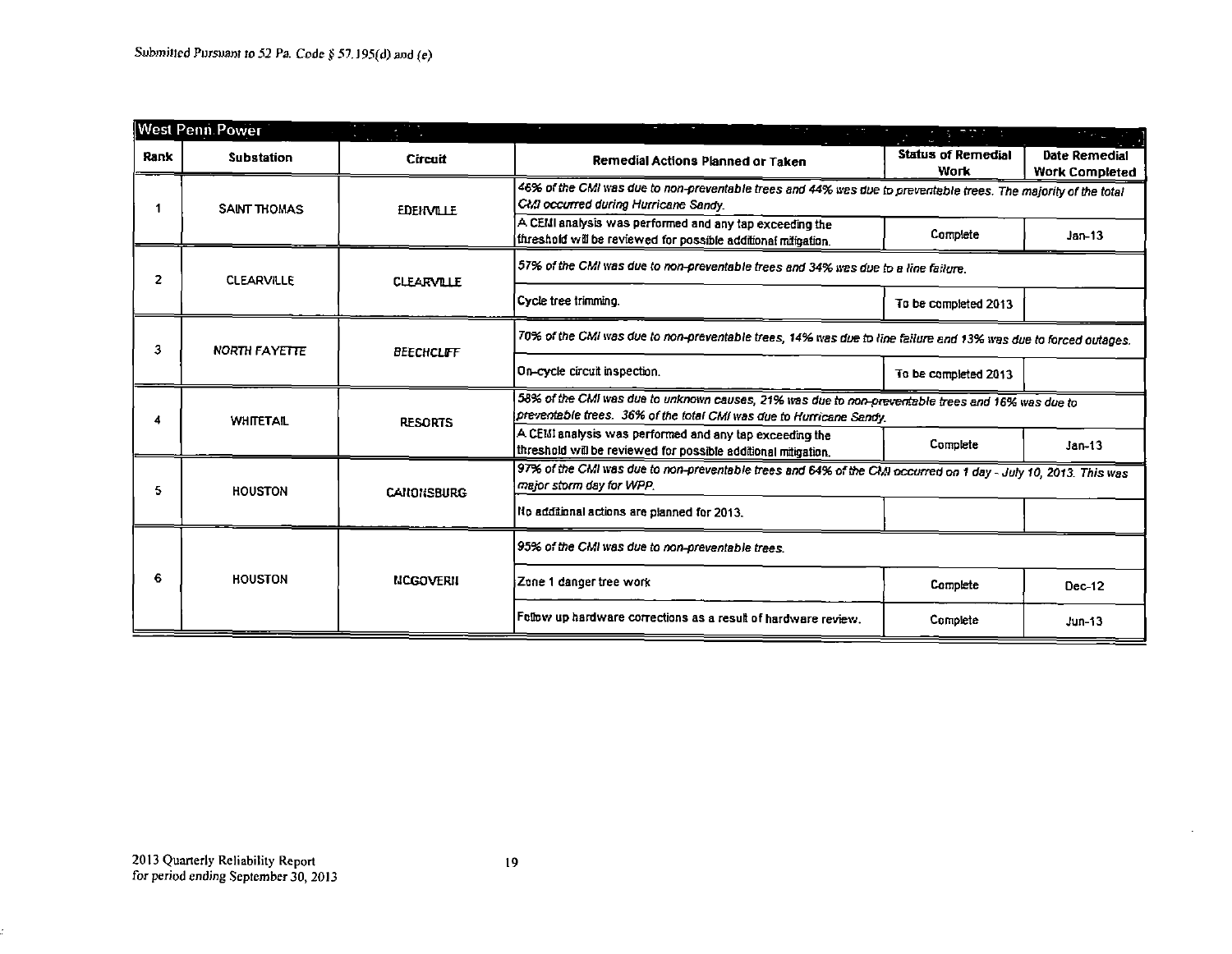|      | <b>West Penn Power</b><br><u> Alban T</u> | $\mathcal{L}^{\mathcal{L}}(\mathcal{L}^{\mathcal{L}})$ , $\mathcal{L}^{\mathcal{L}}(\mathcal{L}^{\mathcal{L}})$ | <b>State</b>                                                                       | $\mathbf{z}$ . The set of $\mathbf{z}$   |                                        |
|------|-------------------------------------------|-----------------------------------------------------------------------------------------------------------------|------------------------------------------------------------------------------------|------------------------------------------|----------------------------------------|
| Rank | <b>Substation</b>                         | <b>Circuit</b>                                                                                                  | Remedial Actions Planned or Taken                                                  | <b>Status of Remedial</b><br><b>Work</b> | Date Remedial<br><b>Work Completed</b> |
| 7    | <b>VANCEVILLE</b>                         | VANCEVILLE                                                                                                      | 30% of the CMI was due to non-preventable trees and 49% was due to line failure.   |                                          |                                        |
|      |                                           |                                                                                                                 | No additional actions are planned for 2013.                                        |                                          |                                        |
| 8    | HENRY CLAY                                | MARKLEYSBURG                                                                                                    | 35% of the CMI was due to non-preventable trees and 37% was due to line failure.   |                                          |                                        |
|      |                                           |                                                                                                                 | Cycle tree trimming.                                                               | Complete                                 | Mov-12                                 |
| 9    | <b>ALITY</b>                              | <b>BANETOWN</b>                                                                                                 | 61% of the CMI was due to non-preventable trees and 35% was due to a line failure. |                                          |                                        |
|      |                                           |                                                                                                                 | Cycle tree trimming.                                                               | Complete                                 | $Dec-12$                               |
| 10   | PINEY FORK                                | <b>GILLHALL</b>                                                                                                 | 24% of the CMI was due to equipment failure and 41% was due to line failure        |                                          |                                        |
|      |                                           |                                                                                                                 | Main line SAFI hardware review.                                                    | Complete                                 | $Ju - 13$                              |
| 11   | <b>NECESSITY</b>                          | <b>GIBBON GLADE</b>                                                                                             | 67% of the CMI was due to non-preventable trees and 24% was due to a line failure. |                                          |                                        |
|      |                                           |                                                                                                                 | Cycle tree trimming                                                                | To be completed 2013                     |                                        |
| 12   | <b>BUTLER</b>                             | PENN ST                                                                                                         | 39% of the CM was due to equipment failure and 54% was due to lightning.           |                                          |                                        |
|      |                                           |                                                                                                                 | Main line SAIFI hardware review.                                                   | To be completed 2013                     |                                        |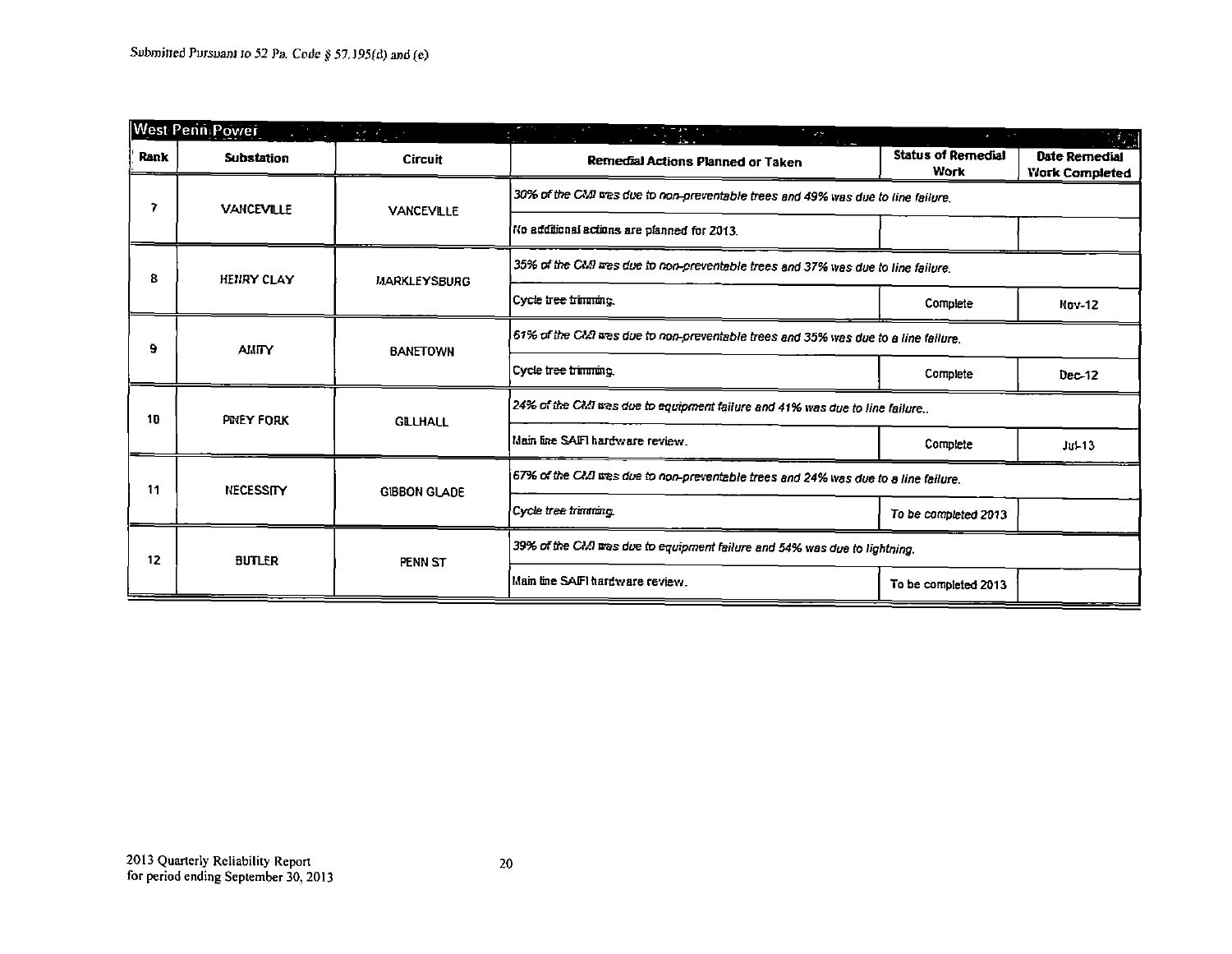|      | West Penn Power Construction of the Construction                                           |                   | $\mathcal{M}(\overline{\mathcal{M}})$ . $\mathcal{M}$                                                                                                              |                                                                                                               |                                        |  |
|------|--------------------------------------------------------------------------------------------|-------------------|--------------------------------------------------------------------------------------------------------------------------------------------------------------------|---------------------------------------------------------------------------------------------------------------|----------------------------------------|--|
| Rank | <b>Substation</b>                                                                          | Cirenti           | Remedial Actions Planned or Taken                                                                                                                                  | <b>Status of Remedial</b><br><b>Work</b>                                                                      | Date Remedial<br><b>Work Completed</b> |  |
| 13   | <b>DUTCH FORK</b>                                                                          | <b>CLAYSVILLE</b> | 2013.                                                                                                                                                              | 57% of the CMI was due to equipment failure 16% was due to trees. 50% of the CMI occurred on 1 day - July 10, |                                        |  |
|      |                                                                                            |                   | No additional actions are planned for 2013.                                                                                                                        |                                                                                                               |                                        |  |
|      | 73% of the CMI was due to other electric utility and 16% was due to non-preventable trees. |                   |                                                                                                                                                                    |                                                                                                               |                                        |  |
| 14   | <b>WATERVILLE</b>                                                                          | <b>WATERVILLE</b> | Circuit is fed by foreign utility. Alternate supply options limited.<br>Considered distributed generation as afternate feed option. Install<br>circuit monitoring. | Complete                                                                                                      | Sep-12                                 |  |
|      |                                                                                            |                   | Circuit reviewed for main line hardware issues                                                                                                                     | Complete                                                                                                      | Aug-12                                 |  |
|      |                                                                                            |                   | Zone 1 danger tree work                                                                                                                                            | Complete                                                                                                      | Dec-12                                 |  |
| 15   | <b>MERCERSBURG</b>                                                                         | <b>COVE GAP</b>   | 64% of the CMI was to due non-preventable trees and 10% was due to line failure. The majority of the total CMI<br>occurred during Hurricane Sandy.                 |                                                                                                               |                                        |  |
|      |                                                                                            |                   | Cycle tree trimming.                                                                                                                                               | Complete                                                                                                      | Dec-12                                 |  |
| 16   | <b>DUTCH FORK</b>                                                                          | <b>WALEXANDER</b> | 59% of the CMI was due to non-preventable trees and 29% was due to line failure.                                                                                   |                                                                                                               |                                        |  |
|      |                                                                                            |                   | Cycle tree trimming.                                                                                                                                               | Complete                                                                                                      | $Jun-13$                               |  |
|      |                                                                                            |                   | 67% of the CMI was due to non-preventable trees and 14% was due to unknown causes.                                                                                 |                                                                                                               |                                        |  |
| 17   | <b>RUTAN</b>                                                                               | <b>WILDRIDGE</b>  | Circuit reviewed for main line hardware issues.                                                                                                                    | Complete                                                                                                      | <b>Nov-12</b>                          |  |
|      |                                                                                            |                   | Cycle tree trimming.                                                                                                                                               | To be completed 2013                                                                                          |                                        |  |
| 18   | <b>HARWICK</b>                                                                             |                   | 8% of the CMI was due to non-preventable trees, 63% equipment failure and 17% due to unknowns causes.                                                              |                                                                                                               |                                        |  |
|      |                                                                                            | <b>HARMAR</b>     | No additional actions are planned for 2013.                                                                                                                        |                                                                                                               |                                        |  |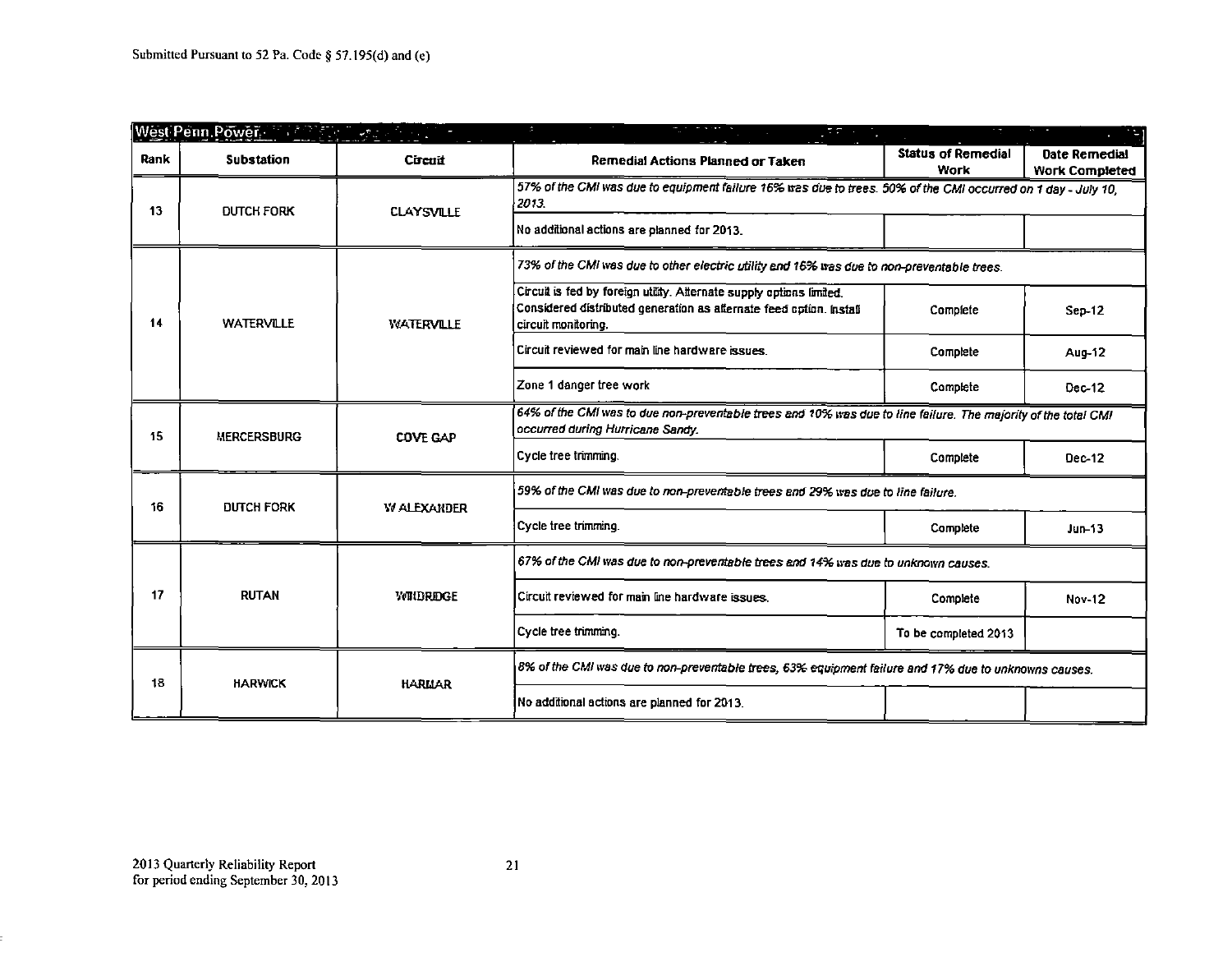|                                                                                       | West Penn Power        |                         |                                                                                                                                   |                                   |                                               |  |
|---------------------------------------------------------------------------------------|------------------------|-------------------------|-----------------------------------------------------------------------------------------------------------------------------------|-----------------------------------|-----------------------------------------------|--|
| Rank                                                                                  | <b>Substation</b>      | Circuit                 | Remedial Actions Planned or Taken                                                                                                 | <b>Status of Remedial</b><br>Work | <b>Date Remedial</b><br><b>Work Completed</b> |  |
| 19                                                                                    | <b>WHITE VALLEY</b>    | <b>BORLANDS RD</b>      | 93% of the CMI was due to non-preventable trees.                                                                                  |                                   |                                               |  |
|                                                                                       |                        |                         | Cycle tree trimmino.                                                                                                              | Complete                          | $Jun-13$                                      |  |
| 20                                                                                    | <b>NEW BETHLEHEM</b>   | <b>CLARION RD</b>       | 71% of the CMI was due to non-preventable trees and 21% due to equipment failure.                                                 |                                   |                                               |  |
|                                                                                       |                        |                         | Zone 1 forestry review planned to note and correct any tree and<br>hardware issues.                                               | Complete                          | $Ju$ $+13$                                    |  |
| 21                                                                                    | <b>FRANKLIN</b>        | <b>SOUTH WAYNESBURG</b> | 70% of the CMI was due to non-preventable trees and 14% due to line failure. 67% of the CMI occurred on 1 day -<br>July 10, 2013. |                                   |                                               |  |
|                                                                                       |                        |                         | No additional actions are planned for 2013.                                                                                       |                                   |                                               |  |
| 34% of the CMI was due to non-preventable trees and 50% was due to equipment failure. |                        |                         |                                                                                                                                   |                                   |                                               |  |
| 22                                                                                    | <b>SHAFFERS CORNER</b> | SEVENTH ST RD           | Zone 1 tree transming.                                                                                                            | Complete                          | $Jun-12$                                      |  |
|                                                                                       |                        |                         | No additional actions are planned for 2013.                                                                                       |                                   |                                               |  |
|                                                                                       |                        |                         | 37% of the CMI was due to non-preventable trees and 55% due to line failure                                                       |                                   |                                               |  |
| 23                                                                                    | <b>NECESSITY</b>       | <b>OHIOPYLE</b>         | Circuit reviewed for main line hardware issues.                                                                                   | Complete                          | Nov-12                                        |  |
|                                                                                       |                        |                         | Zone 1 danger tree work                                                                                                           | Complete                          | $J$ un-12                                     |  |
|                                                                                       |                        |                         | Main fine SAIFI hardware review.                                                                                                  | To be completed 2013              |                                               |  |
| 24                                                                                    | <b>SAINT THOMAS</b>    | <b>I FMASTERS</b>       | 97% of the CMI was due to non-preventable trees of which most of the CMI occurred during Hurricane Sandy.                         |                                   |                                               |  |
|                                                                                       |                        |                         | A CEMI analysis was performed and the circuit has no outage<br>issues beyond the major storms.                                    | Complete                          | Feb-13                                        |  |

ċ,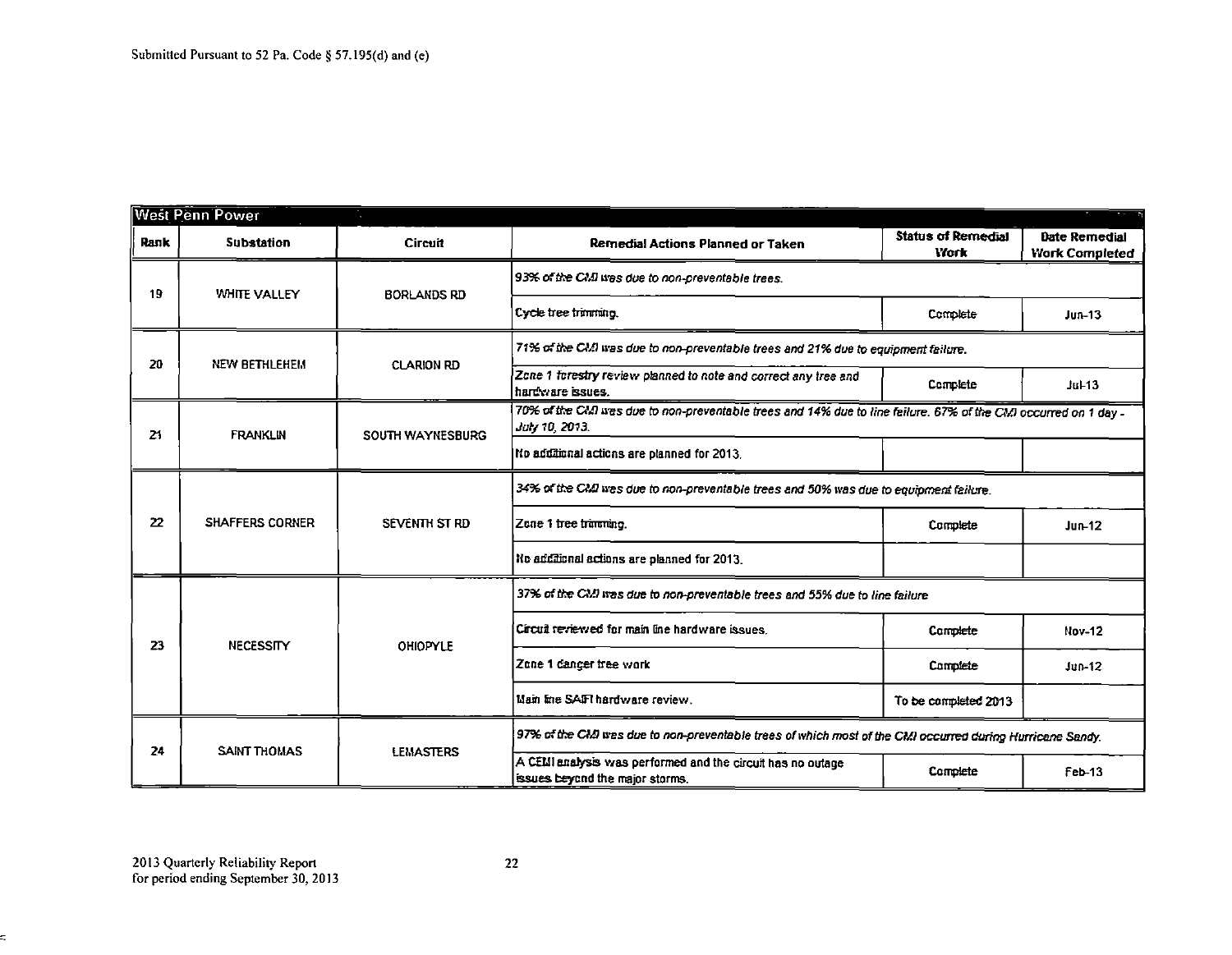|      | <b>West Penn Power</b> |                       |                                                                                                                                                            |                                   | <b>START ST</b>                        |  |
|------|------------------------|-----------------------|------------------------------------------------------------------------------------------------------------------------------------------------------------|-----------------------------------|----------------------------------------|--|
| Rank | <b>Substation</b>      | <b>Circuit</b>        | Remedial Actions Planned or Taken                                                                                                                          | <b>Status of Remedial</b><br>Work | Date Remedial<br><b>Work Completed</b> |  |
|      | <b>SALTSBURG</b>       | <b>SALTSBURG</b>      | 53% of the CMI was due ton-preventable trees and 40% was due to equipment failure.                                                                         |                                   |                                        |  |
| 25   |                        |                       | Zone 1 forestry review planned to note and correct any tree and<br>hardware issues.                                                                        | Complete                          | $Ju$ $-13$                             |  |
| 26   | <b>KARNS CITY</b>      | <b>KAYLOR</b>         | 54% of the CMI was due to line failure and 20% was due to damage caused by vehicles.                                                                       |                                   |                                        |  |
|      |                        |                       | Cycle tree trimming.                                                                                                                                       | Complete                          | Dec-12                                 |  |
| 27   | SOUTH UNION            | YORK RUN              | 25% of the CMI was due to non-preventable trees and 61% was due to equipment failure.                                                                      |                                   |                                        |  |
|      |                        |                       | Cycle tree trimming.                                                                                                                                       | Complete                          | Jun-13                                 |  |
| 28   | LINDEN-WASH            | WYLANDVILLE           | 88% of the annual CMI was due to non-preventable trees.                                                                                                    |                                   |                                        |  |
|      |                        |                       | Circuit reviewed for main line hardware issues.                                                                                                            | To be completed 2013              |                                        |  |
| 29   | ST. CLAIR              | <b>LESNETT</b>        | 97% of the annual CMI was due to trees. 81% of the CMI occurred on one day - July 10, 2013 storm.                                                          |                                   |                                        |  |
|      |                        |                       | No additional actions are planned for 2013.                                                                                                                |                                   |                                        |  |
| 30   | <b>ROBBINS</b>         | <b>GREENOCK</b>       | 92% of the CMI was due to non-preventable trees.                                                                                                           |                                   |                                        |  |
|      |                        |                       | Zone 1 forestry review planned to note and correct any tree and<br>hardware issues.                                                                        | Complete                          | Aug-13                                 |  |
| 31   | <b>EASTGATE</b>        | <b>BROOKLANE</b>      | 25% of the CMI was due to non-preventable trees and 67% due to equipment failure. 67% of the CMI occurred on 1<br>day during a minor stom on June 25, 2013 |                                   |                                        |  |
|      |                        |                       | No additional actions are planned for 2013.                                                                                                                |                                   |                                        |  |
| 32   | <b>FOUNTAINDALE</b>    | <b>CARROLL VALLEY</b> | 71% of the CMI was due to non-preventable trees and 13% was due to equipment failure.                                                                      |                                   |                                        |  |
|      |                        |                       | Zone 1 forestry review planned to note and correct any tree and<br>hardware issues.                                                                        | Complete                          | $Ju$ -13                               |  |

 $\sim$ 

t.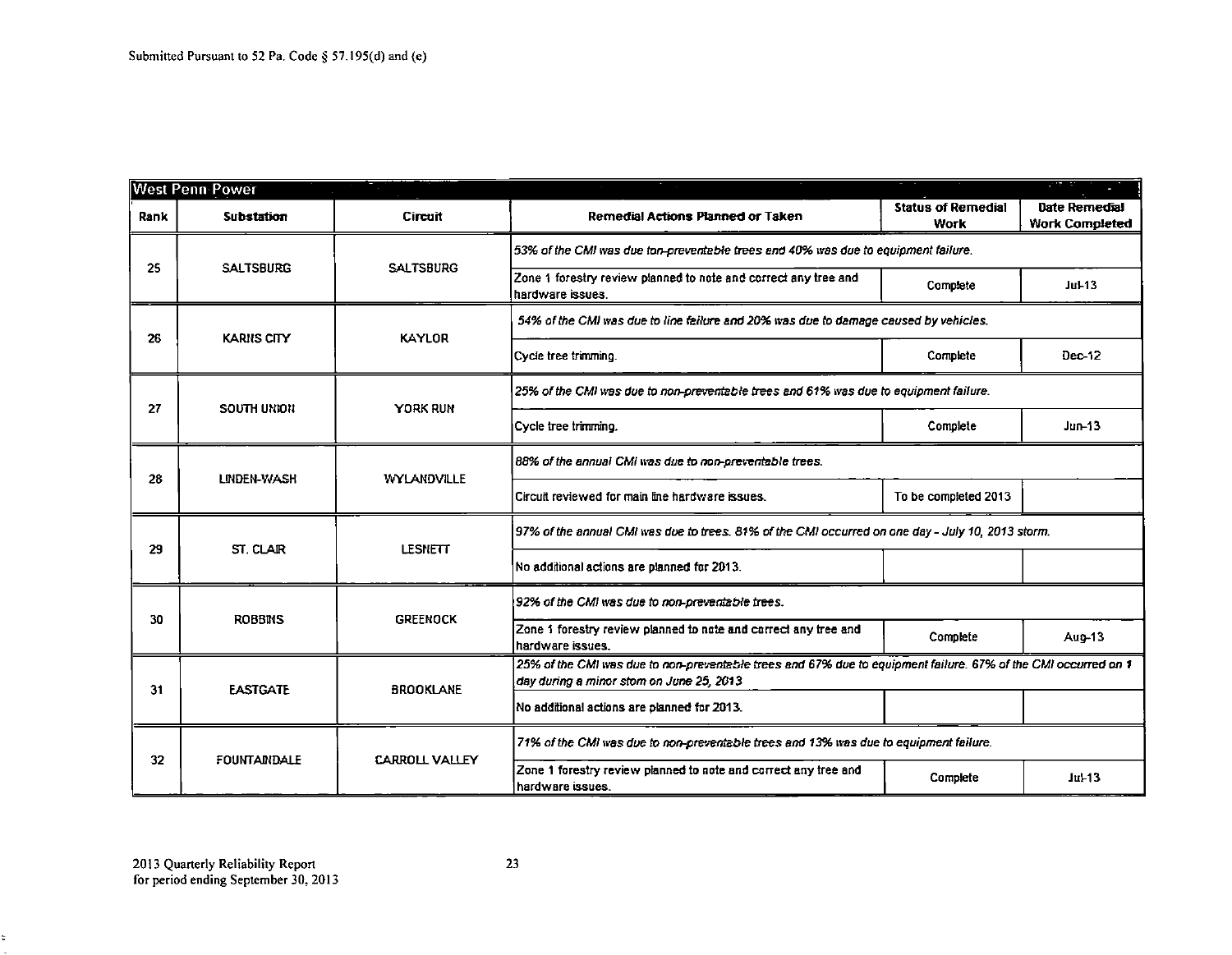|      | <b>West Penn Power</b><br>美術院 |                   | $\sim$                                                                                                                                                            | <b>Report Follows</b>             | ٠                                      |  |
|------|-------------------------------|-------------------|-------------------------------------------------------------------------------------------------------------------------------------------------------------------|-----------------------------------|----------------------------------------|--|
| Rank | <b>Substation</b>             | Circuit           | Remedial Actions Planned or Taken                                                                                                                                 | <b>Status of Remedial</b><br>Work | Date Remedial<br><b>Work Completed</b> |  |
| 33   | <b>SEWICKLEY</b>              | <b>ADALISBURG</b> | 13% of the CMI was due to non-preventable trees, 45% due to equipment failure, 18% damage caused by lightning<br>and 23% was due to causes unknown.               |                                   |                                        |  |
|      |                               |                   | Investigation of outages on circuit and the replacement of a<br>substation recloser.                                                                              | To be completed 2013              |                                        |  |
| 34   | <b>KITTANNING</b>             | <b>CADOGAN</b>    | 77% of the CMI was due to non-preventable trees and 23% was due to equipment failure.                                                                             |                                   |                                        |  |
|      |                               |                   | Cycle tree trimming.                                                                                                                                              | Complete                          | Dec-12                                 |  |
| 35   | <b>GORDON</b>                 | <b>WOLFDALE</b>   | 61% of the CMI was due to non-preventable trees, 14% due to equipment failure and 23% due to causes unknown.<br>43% of the CMI occurred on 1 day - July 10, 2013. |                                   |                                        |  |
|      |                               |                   | Ro additional actions are planned for 2013.                                                                                                                       |                                   |                                        |  |
| 36   | <b>ROUNDHILL</b>              | <b>ROUNDHILL</b>  | 61% of the CMI was due to non-preventable trees, 14% due equipment failure and 23% due to causes unknown.                                                         |                                   |                                        |  |
|      |                               |                   | No additional actions are planned for 2013.                                                                                                                       |                                   |                                        |  |
| 37   | <b>RUTAN</b>                  | <b>BRISTORIA</b>  | 22% of the was due to non-preventable trees, 29% due to forced outages and 24% was due to damage caused by<br>vehicles.                                           |                                   |                                        |  |
|      |                               |                   | Cycle tree trimming.                                                                                                                                              | Complete                          | <b>Nov-12</b>                          |  |
| 38   | <b>SMITH</b>                  | <b>FLORENCE</b>   | 41% of the CMI was due to non-preventable trees, 22% due to equipment failure and 16% due to causes unknown.                                                      |                                   |                                        |  |
|      |                               |                   | inspected station recloser and found no issues.                                                                                                                   | Complete                          | Aug-13                                 |  |
|      | <b>HERMAN</b>                 | <b>HERMAN</b>     | 83% of the CMI was due to non-preventable tree and another 10% was due damage caused by vehicles.                                                                 |                                   |                                        |  |
| 39   |                               |                   | On-cycle circuit inspection.                                                                                                                                      | To be completed 2013              |                                        |  |

 $\bar{z}$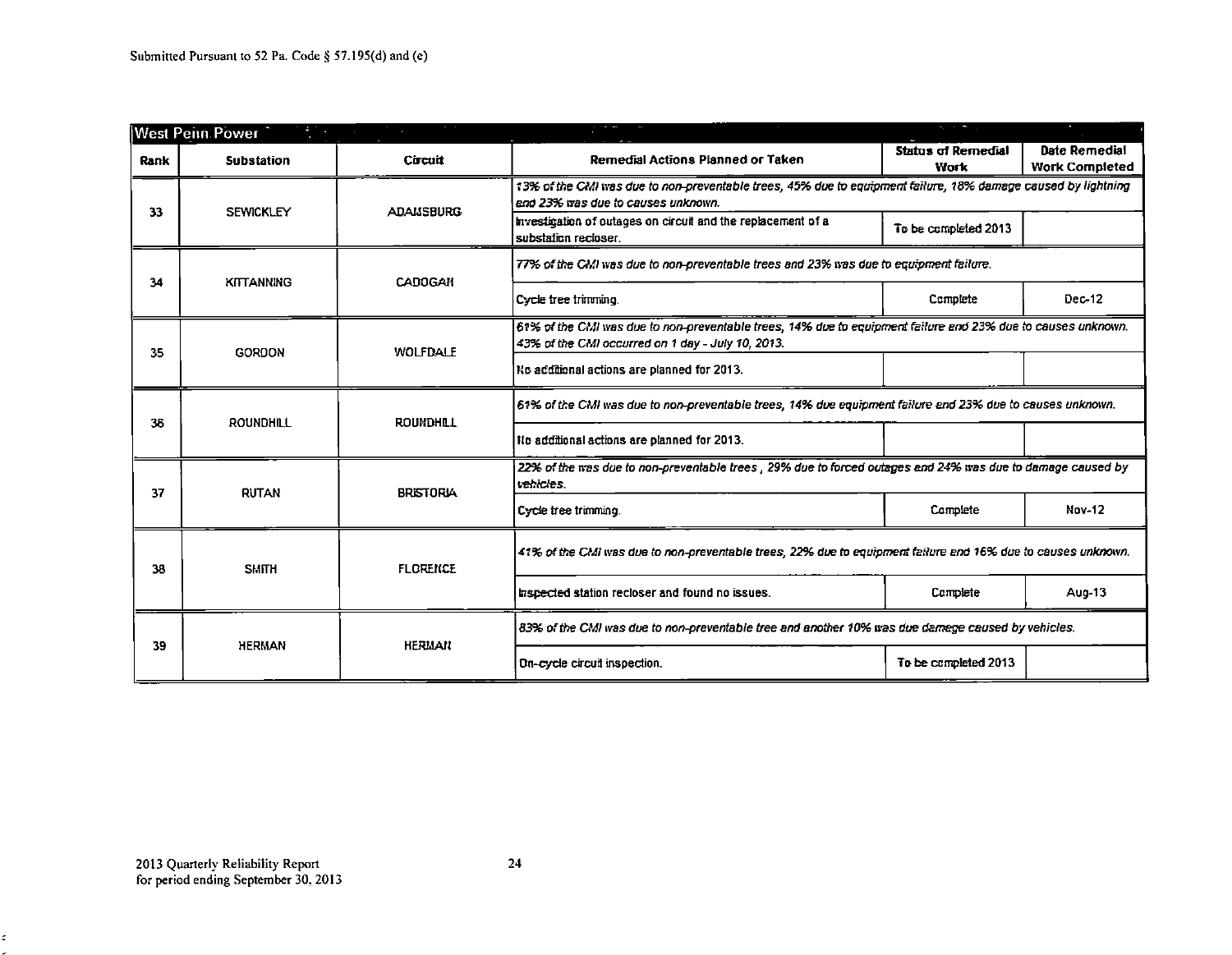|      | West Penn Power A MARINE REFERENCE | $\omega_{\rm{cr}}$  | $\mathcal{L}(\xi)$<br>$\frac{1}{2}$ , $\frac{1}{2}$                                                             |                            |                                        |  |
|------|------------------------------------|---------------------|-----------------------------------------------------------------------------------------------------------------|----------------------------|----------------------------------------|--|
| Rank | <b>Substation</b>                  | <b>Circuit</b>      | Remedial Actions Planned or Taken                                                                               | Status of Remedial<br>Work | Date Remedial<br><b>Work Completed</b> |  |
| 40   | NORTH UNION                        | <b>GALLATIN</b>     | 45% of the CMI was due to damage caused by vehicles and 45% was due to forced outages.                          |                            |                                        |  |
|      |                                    |                     | Cycle tree trimming.                                                                                            | Complete                   | $Mar-13$                               |  |
|      | <b>BEDFORD ROAD</b>                | RT 220 NORTH        | 80% of the CMI was due to non-preventable trees and 11% was due to unknown causes.                              |                            |                                        |  |
|      |                                    |                     | Cycle tree trimming.                                                                                            | Complete                   | Sep-13                                 |  |
|      |                                    |                     | 56% of the CMI was due to line failure and 38% due to damage caused by vehicles.                                |                            |                                        |  |
|      | <b>NORTH UNION</b>                 | <b>MOUNT VERNON</b> | Cycle tree trimming.                                                                                            | Complete                   | Mar-13                                 |  |
|      |                                    |                     | Main line SAIFI hardware review.                                                                                | To be completed 2013       |                                        |  |
|      | <b>HUITTIKGDON</b>                 | <b>SHAWTOWN</b>     | 74% of the CMI was due to non-preventable trees and 14% was due to forced outages                               |                            |                                        |  |
|      |                                    |                     | Main line SAIFI hardware review.                                                                                | To be completed 2013       |                                        |  |
|      |                                    |                     | 74% of the CMI was due to non-preventable trees and 24% was due to unknown causes.                              |                            |                                        |  |
|      | <b>CROSSGATES</b>                  | <b>ROBINHOOD</b>    | Cycle tree trimming.                                                                                            | Complete                   | Dec-12                                 |  |
|      |                                    |                     | Main line SAIFI hardware review.                                                                                | To be completed 2013       |                                        |  |
|      | <b>SHAFFERS CORNER</b>             | STEWART SCHOOL      | 38% of the CMI was due to forced outage, 29% due to unknown causes and 25% due to damage caused by<br>vehicles. |                            |                                        |  |
|      |                                    |                     | Zone 1 forestry review planned to note and correct any tree and<br>hardware issues.                             | Complete                   | $JU$ $+13$                             |  |

É,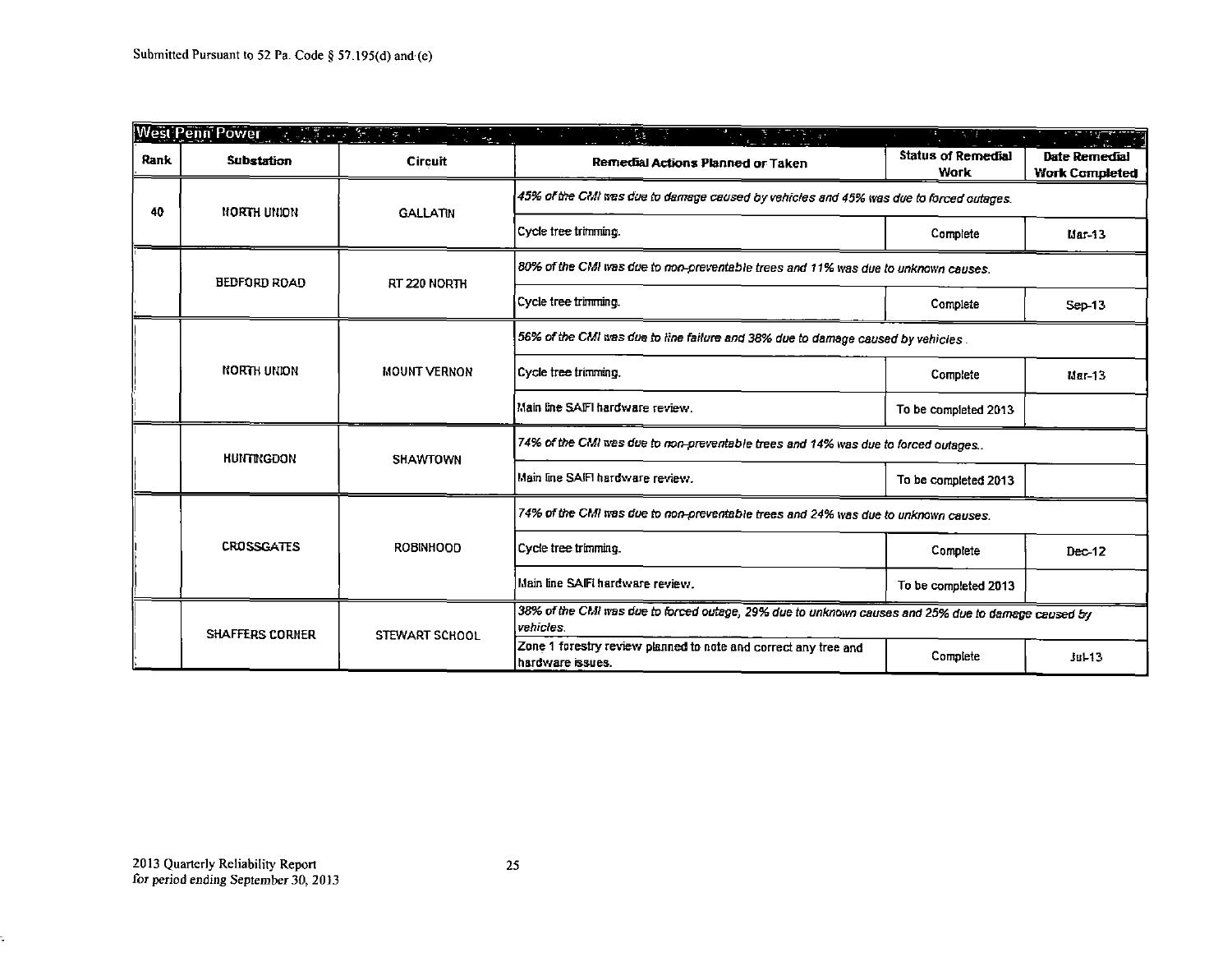|      | <b>West Penn Power</b> |                        | $\label{eq:2} \mathcal{L}(\mathcal{L}) = \mathcal{L}(\mathcal{L}) \mathcal{L}(\mathcal{L})$                            |                                   |                                        |
|------|------------------------|------------------------|------------------------------------------------------------------------------------------------------------------------|-----------------------------------|----------------------------------------|
| Rank | <b>Substation</b>      | Circuit                | Remedial Actions Planned or Taken                                                                                      | Status of Remedial<br><b>Work</b> | Date Remedial<br><b>Work Completed</b> |
|      | <b>VANDERGRIFT</b>     |                        | 92% of the CMI was due to non-preventable trees.                                                                       |                                   |                                        |
|      |                        | <b>ROARING RUN</b>     | Zone 1 forestry review planned to note and correct any tree and<br>hardware issues.                                    | Complete                          | $Ju$ -13                               |
|      |                        |                        | 82% of the CMI was a result of non-preventable trees.                                                                  |                                   |                                        |
|      | <b>PETERS</b>          | <b>UCUURRAY</b>        | Cycle tree trimming.                                                                                                   | Complete                          | Dec-12                                 |
|      |                        |                        | Zone 1 forestry review planned to note and correct any tree and<br>hardware issues.                                    | Complete                          | $Ju$ $+13$                             |
|      | <b>EASTGATE</b>        | <b>EAST GREENSBURG</b> | 37% of the CMI was due to forced outages, 21% due to equipment failure and 40% was due to damage caused by<br>enimais. |                                   |                                        |
|      |                        |                        | Zone 1 forestry review planned to note and correct any tree and<br>hardware issues.                                    | Complete                          | $Ju$ $+13$                             |
|      | <b>SALTSBURG</b>       | <b>AVOIIMORE</b>       | 75% of the CMI was due to non-preventable trees and 13% was due to forced outage.                                      |                                   |                                        |
|      |                        |                        | Cycle tree trimming.                                                                                                   | To be completed 2013              |                                        |
|      |                        |                        | 70% of the CMI was due to non-preventable trees mostly during storm events.                                            |                                   |                                        |
|      | <b>BETHLEN</b>         | <b>DARLINGTON</b>      | Zone 1 danger tree work                                                                                                | Complete                          | $Oct-12$                               |
|      |                        |                        | Main line SAIFI hardware review.                                                                                       | Complete                          | <b>Jun-13</b>                          |
|      |                        |                        | 57% of the CMI was due to wind and 22% was due to non-preventable trees.                                               |                                   |                                        |
|      | <b>BETHLEN</b>         | <b>WILFEN</b>          | On-cycle circuit inspection.                                                                                           | Complete                          | Dec-12                                 |
|      |                        |                        | Cycle tree trimming.                                                                                                   | Complete                          | Sep-13                                 |

 $\mathcal{L}^{\pm}$ 

 $\sim$ 

Ļ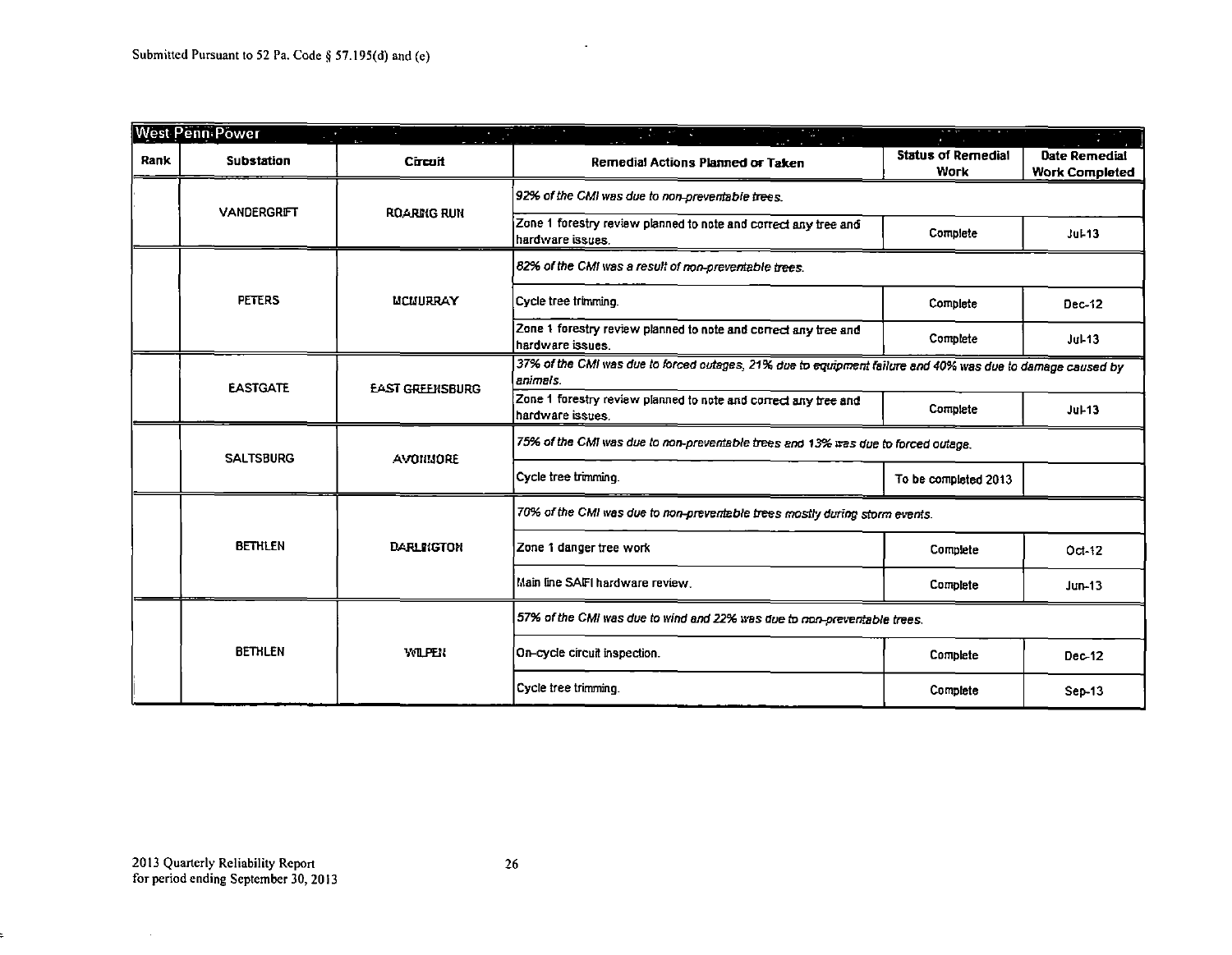|      | West Penn Power     | $\mathcal{L}_{\mathcal{L}}$ | <u> The Community of the Community of the Community of the Community of the Community of the Community of the Community of the Community of the Community of the Community of the Community of the Community of the Community of</u> | $\sigma_{\rm{eff}}$               |                                        |
|------|---------------------|-----------------------------|--------------------------------------------------------------------------------------------------------------------------------------------------------------------------------------------------------------------------------------|-----------------------------------|----------------------------------------|
| Rank | <b>Substation</b>   | Circuit                     | Remedial Actions Planned or Taken                                                                                                                                                                                                    | <b>Status of Remedial</b><br>Work | Date Remedial<br><b>Work Completed</b> |
|      |                     |                             | 37% of customer interruptions was due to trees and 41% was due to equipment failure.                                                                                                                                                 |                                   |                                        |
|      | <b>MERRITTSTOWN</b> | <b>REPUBLIC</b>             | Cycle tree trimming.                                                                                                                                                                                                                 | To be completed 2013              |                                        |
|      |                     |                             | Main fine SAIFI hardware review.                                                                                                                                                                                                     | To be completed 2013              |                                        |
|      | <b>VESTABURG</b>    | <b>MEXICO</b>               | 62% of the CMI was due to non-preventable trees.                                                                                                                                                                                     |                                   |                                        |
|      |                     |                             | Cycle tree trimming.                                                                                                                                                                                                                 | Complete                          | $Sep-13$                               |
|      | <b>VESTABURG</b>    | LOW HILL                    | 83% of the CMI was due to unknown causes.                                                                                                                                                                                            |                                   |                                        |
|      |                     |                             | Cycle tree trimming                                                                                                                                                                                                                  | Complete                          | Apr-13                                 |
|      | SILVERVILLE 138-12  | <b>HARRISON</b>             | 39% of customer interruptions was due to lightning, 28% was due to unknown caused outages and 15% was due to<br>moo.                                                                                                                 |                                   |                                        |
|      |                     |                             | Cycle tree trimming                                                                                                                                                                                                                  | Complete                          | $J$ un-13                              |
|      |                     |                             | 85% of customer interruptions were due to trees.                                                                                                                                                                                     |                                   |                                        |
|      | <b>QUINCY</b>       | <b>SOUTH MOUNTAIN</b>       | Circuit reviewed for main line hardware issues.                                                                                                                                                                                      | Complete                          | <b>Nov-12</b>                          |
|      |                     |                             | Cycle tree trimming                                                                                                                                                                                                                  | Complete                          | $Sep-13$                               |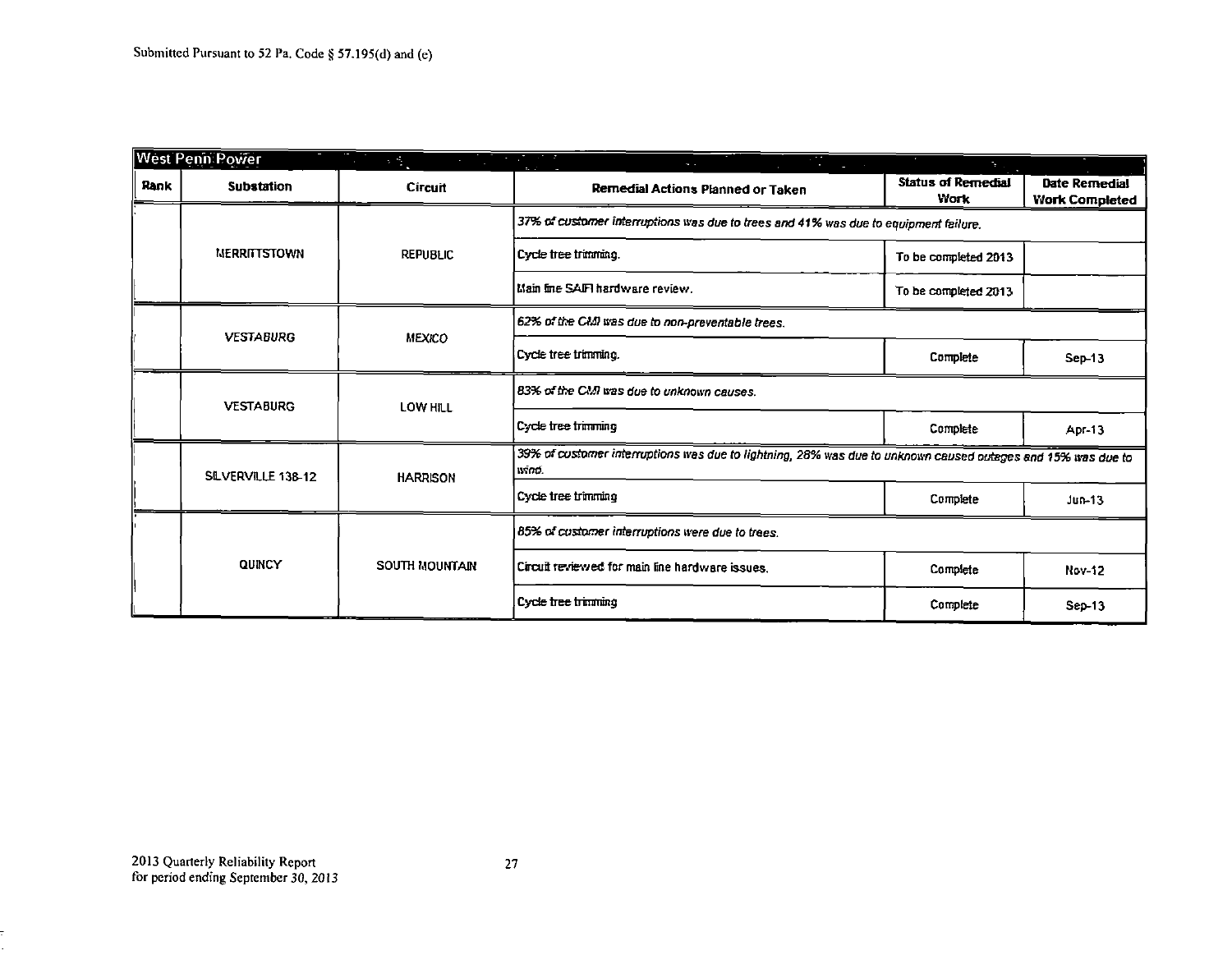|      | West Penn Power                                                                 | <b>Contract Contract</b><br><b>Contract Contract</b> | the control of the con-                                                              |                                          |                                               |
|------|---------------------------------------------------------------------------------|------------------------------------------------------|--------------------------------------------------------------------------------------|------------------------------------------|-----------------------------------------------|
| Rank | Substation                                                                      | <b>Circuit</b>                                       | Remedial Actions Planned or Taken                                                    | <b>Status of Remedial</b><br><b>Work</b> | <b>Date Remedial</b><br><b>Work Completed</b> |
|      | 28% of customer interruptions was due to trees and 56% was due to line failure. |                                                      |                                                                                      |                                          |                                               |
|      | <b>GRAND POILT</b>                                                              | <b>SCOTLAND</b>                                      | Circuit reviewed for main line hardware issues.                                      | Complete                                 | <b>Nov-12</b>                                 |
|      |                                                                                 |                                                      | Zone 1 forestry review                                                               | Complete                                 | $Jul-13$                                      |
|      |                                                                                 |                                                      | Cycle tree trimming deferred as a result of Zone 1 review.                           | Complete                                 | $Ju$ -13                                      |
|      | <b>SALTSBURG</b>                                                                | <b>SALMA</b>                                         | 37% of customer interruptions was due to trees and 41% was due to equipment failure. |                                          |                                               |
|      |                                                                                 |                                                      | Cycle tree trimming                                                                  | Complete                                 | $JU$ $+13$                                    |

E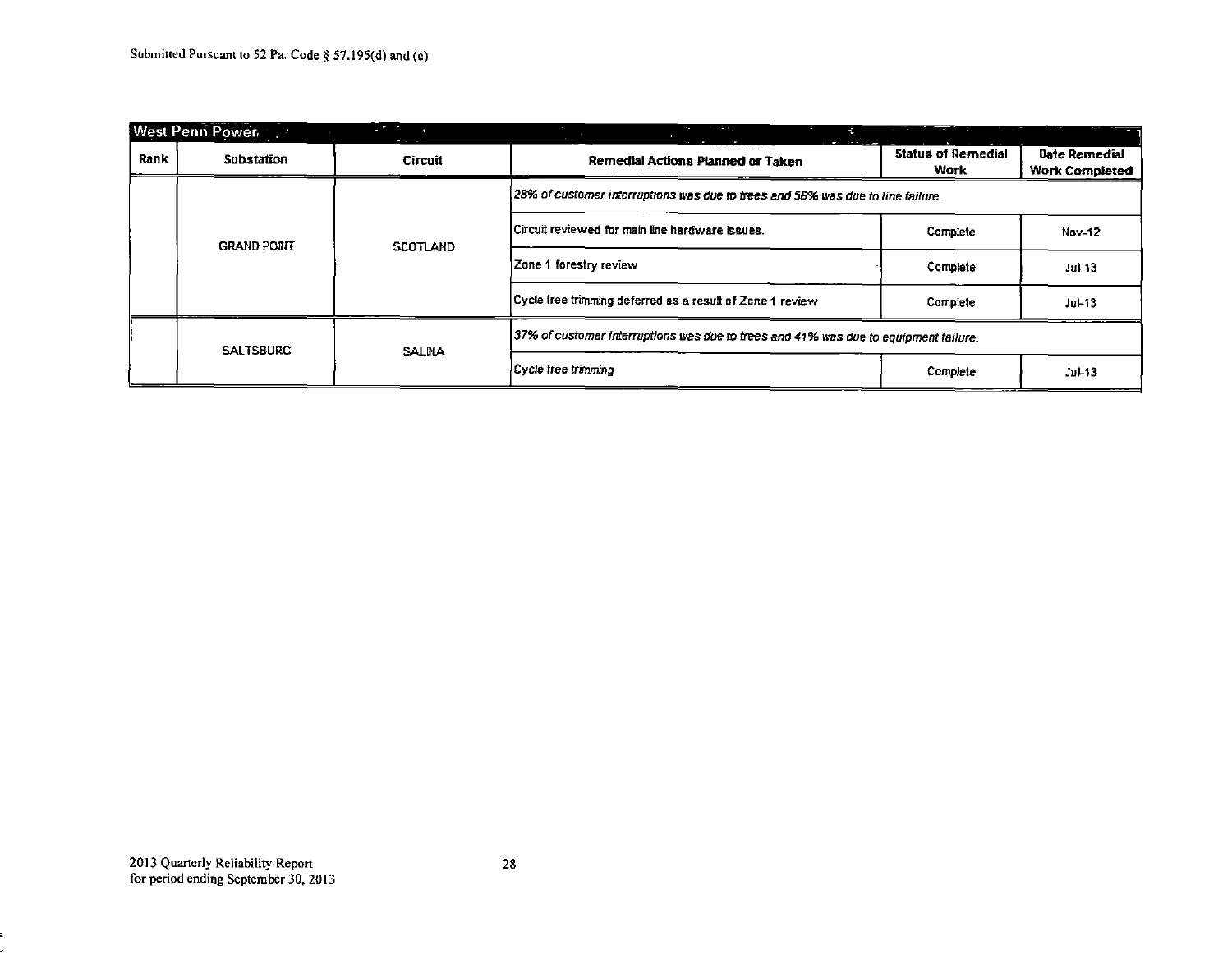# **RECEIVED**

## **NOV -<1 2013**

PA PUBLIC UTILITY COMMISSION SECRETARY'S BUREAU

 $\sim -1$ 

## **ATTACHMENT C**

**West Penn Power's Compliance with Terms of the July 20, 2006 Reliability Settlement**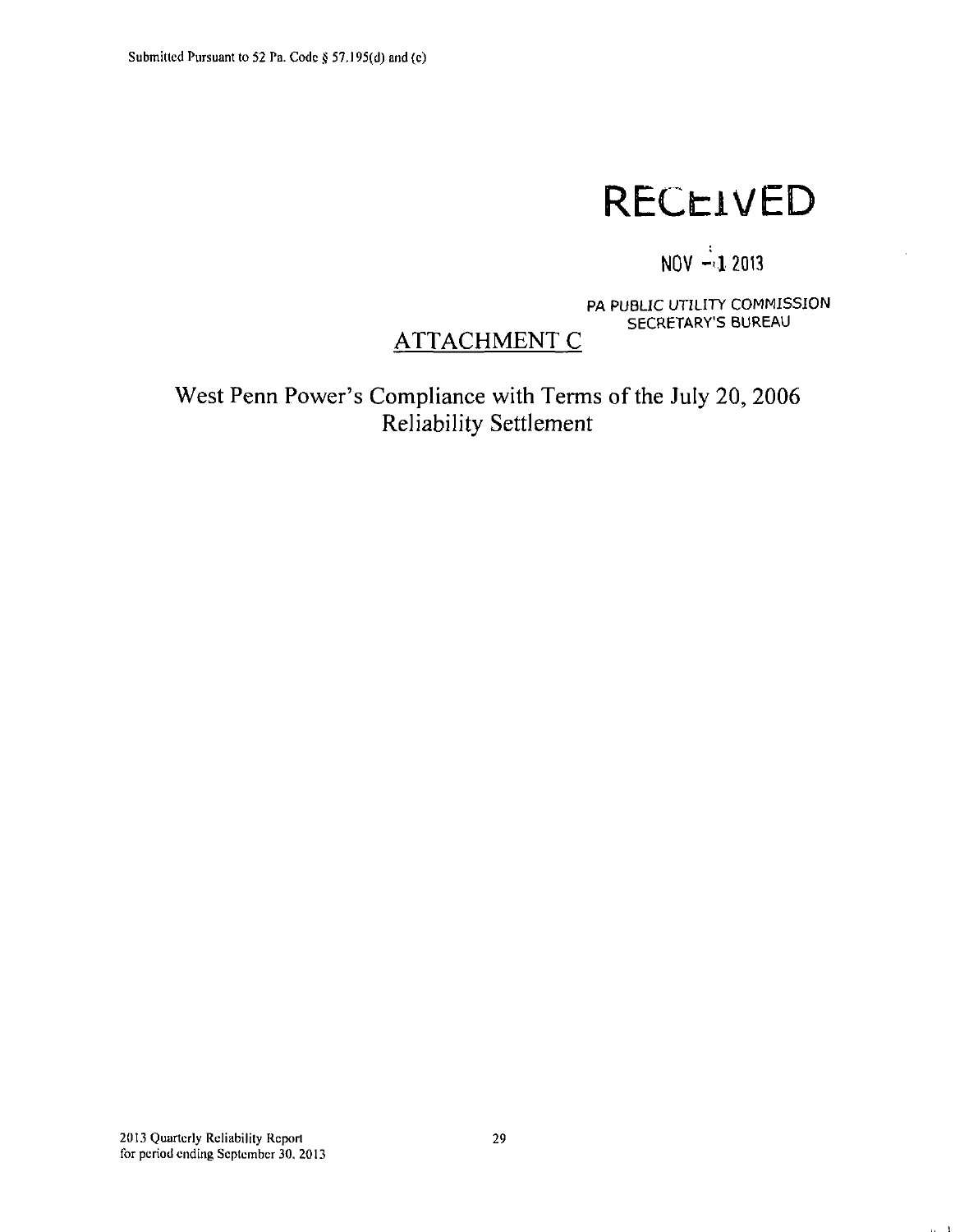| <b>Tiem</b>    | <b>Description</b>                                                                                                                                                                                                                                                                                                                                                                                                                                                                                                                                                                                                                                                                                                                                                                                | <b>Compliance Status</b> |
|----------------|---------------------------------------------------------------------------------------------------------------------------------------------------------------------------------------------------------------------------------------------------------------------------------------------------------------------------------------------------------------------------------------------------------------------------------------------------------------------------------------------------------------------------------------------------------------------------------------------------------------------------------------------------------------------------------------------------------------------------------------------------------------------------------------------------|--------------------------|
| 2а.            | Allegheny Power will make adjustments to its vegetation maintenance practices to<br>reduce its rights-of-way clearing cycle to no longer than four years from [2005] through<br>2008 and will use the four-year cycle results to test the effectiveness of this approach.<br>Allegheny Power reserves the right to change the cycle length after 2008 (after<br>discussing with the parties) if another method with the cycle of more than four years<br>appears more effective at managing its rights of way. Allegheny power will also make<br>adjustments to its existing program to allow more focus on off-right-of-way danger<br>trees.                                                                                                                                                     | Commitment completed.    |
| 2 <sub>b</sub> | Allegheny Power will maintain its 12-year inspection cycle for distribution and<br>subtransmission wood poles and overhead facilities in a manner consistent with standard<br>industry practices. These inspections will include visual inspections of the pole, the<br>materials and equipment contained thereon from the ground line to the top of the pole,<br>hammer soundings, borings, excavation and treatment of pole.<br>In addition, Allegheny Power will commit to performing amid-cycle visual inspection<br>of the pole and any material and equipment contained thereon, from the ground line to<br>the pole top, incorporating reliability performance and performance of the materials and<br>equipment into the prioritization of performing the mid-cycle inspections.          | Commitment implemented.  |
| 2c.            | Allegheny Power has committed to undertake a line workforce study that is to determine<br>how many line workers should be hired to proactively prepare for anticipated<br>retirements, to determine the optimal locations for line workers, to determine<br>appropriate work shifts to reduce overtime, and to increase the effectiveness of its<br>operations. Allegheny Power agrees to also study its substation workforce with the goal<br>of estimating future staffing needs, preparing for anticipated retirements, determining<br>the optimal locations and work shifts, and increasing the effectiveness of operations.<br>The line and substation workforce study will be provide to the active parties and<br>Allegheny Power will meet with them to discuss the results of the study. | Commitment completed.    |
| 3.             | Allegheny Power will provide the Parties copies of all reliability-related reports filed<br>with the PUC under 52 Pa. Code § 57.195 and any additional documents that may be<br>required under 52 Pa. Code § 57.194(h)(1).<br>In addition, as part of its quarterly reliability reports. Allegheny Power will include a<br>section reporting on its compliance with the terms of this settlement.                                                                                                                                                                                                                                                                                                                                                                                                 | Commitment completed.    |
| 4a.<br>$1 - 3$ | Allegheny Power will meet semi-annually with PREA/AEC and local cooperative staff<br>to address reliability and other issues. Meetings will include the following topics:<br>Discussion of most recent outages at PREA/AEC delivery points<br>D.<br>Identification and mutual agreement of Delivery Points that serve critical<br>2)<br>services/customers (identified as those which directly affect public safety)<br>Discussion of performance on the five "worst performing" Delivery Points,<br>3)<br>including outage details and determination if corrective action is warranted<br>and development of any appropriate corrective action plan to be completed in<br>a reasonable period of time.                                                                                           | Commitment implemented.  |

 $\Box$ 

 $\mathbf{d}$